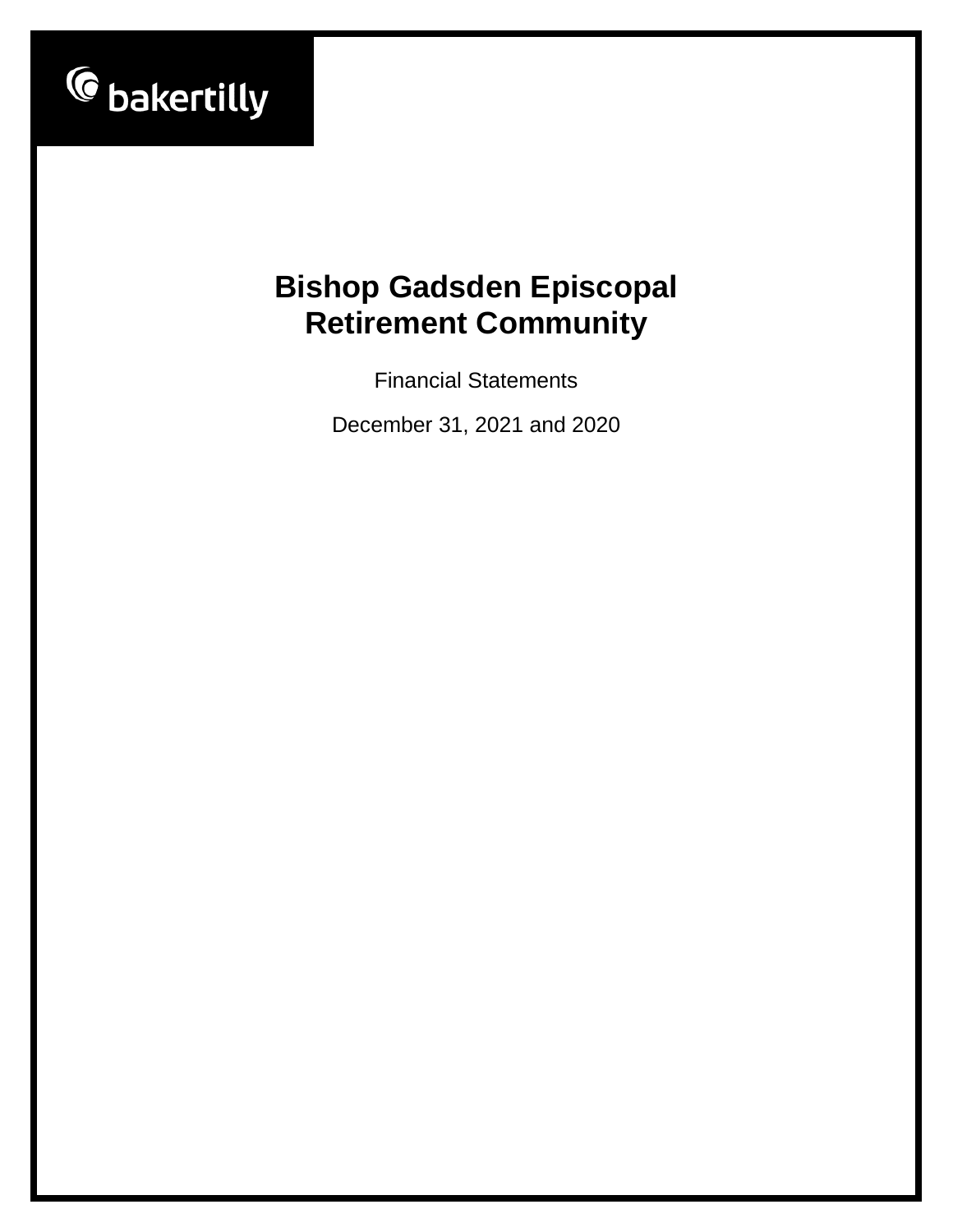Table of Contents December 31, 2021 and 2020

|                                     | Page |
|-------------------------------------|------|
| <b>Independent Auditors' Report</b> |      |
| <b>Financial Statements</b>         |      |
| <b>Balance Sheets</b>               | 3    |
| <b>Statements of Operations</b>     | 4    |
| Statements of Changes in Net Assets | 5    |
| <b>Statements of Cash Flows</b>     | 6    |
| Notes to Financial Statements       |      |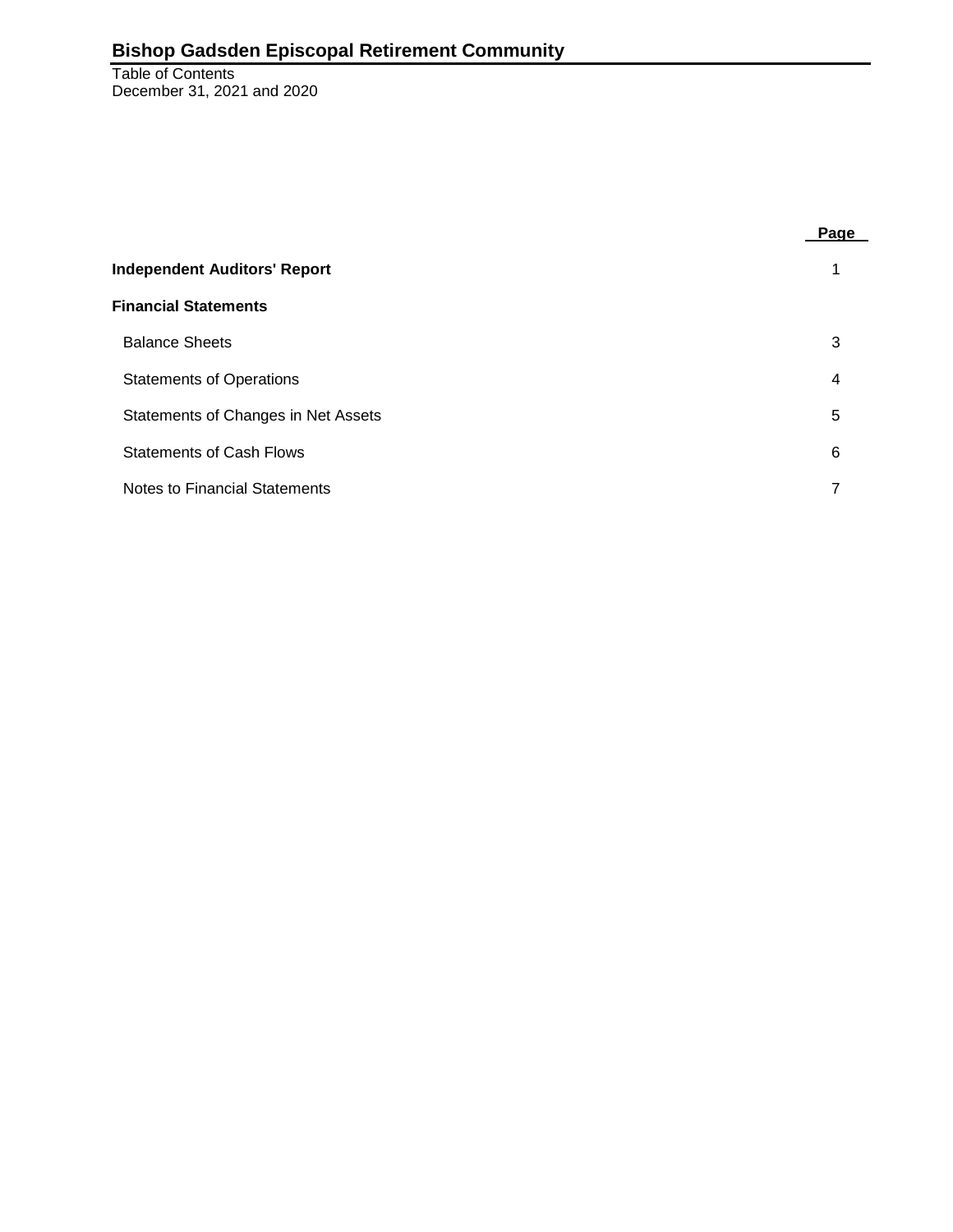

# **Independent Auditors' Report**

To the Board of Trustees of Bishop Gadsden Episcopal Retirement Community

#### *Opinion*

We have audited the financial statements of Bishop Gadsden Episcopal Retirement Community (Bishop Gadsden), which comprise the balance sheets as of December 31, 2021 and 2020, and the related statements of operations, changes in net assets and cash flows for the years then ended, and the related notes to the financial statements.

In our opinion, the accompanying financial statements present fairly, in all material respects, the financial position of Bishop Gadsden as of December 31, 2021 and 2020, and the results of its operations, changes in its net assets, and its cash flows for the years then ended in accordance with accounting principles generally accepted in the United States of America (GAAP).

#### *Basis for Opinion*

We conducted our audits in accordance with auditing standards generally accepted in the United States of America (GAAS). Our responsibilities under those standards are further described in the Auditors' Responsibilities for the Audit of the Financial Statements section of our report. We are required to be independent of Bishop Gadsden and to meet our other ethical responsibilities, in accordance with the relevant ethical requirements relating to our audits. We believe that the audit evidence we have obtained is sufficient and appropriate to provide a basis for our audit opinion.

#### *Responsibilities of Management for the Financial Statements*

Management is responsible for the preparation and fair presentation of the financial statements in accordance with GAAP, and for the design, implementation and maintenance of internal control relevant to the preparation and fair presentation of financial statements that are free from material misstatement, whether due to fraud or error.

In preparing the financial statements, management is required to evaluate whether there are conditions or events, considered in the aggregate, that raise substantial doubt about Bishop Gadsden's ability to continue as a going concern within one year after the date that the financial statements are available to be issued.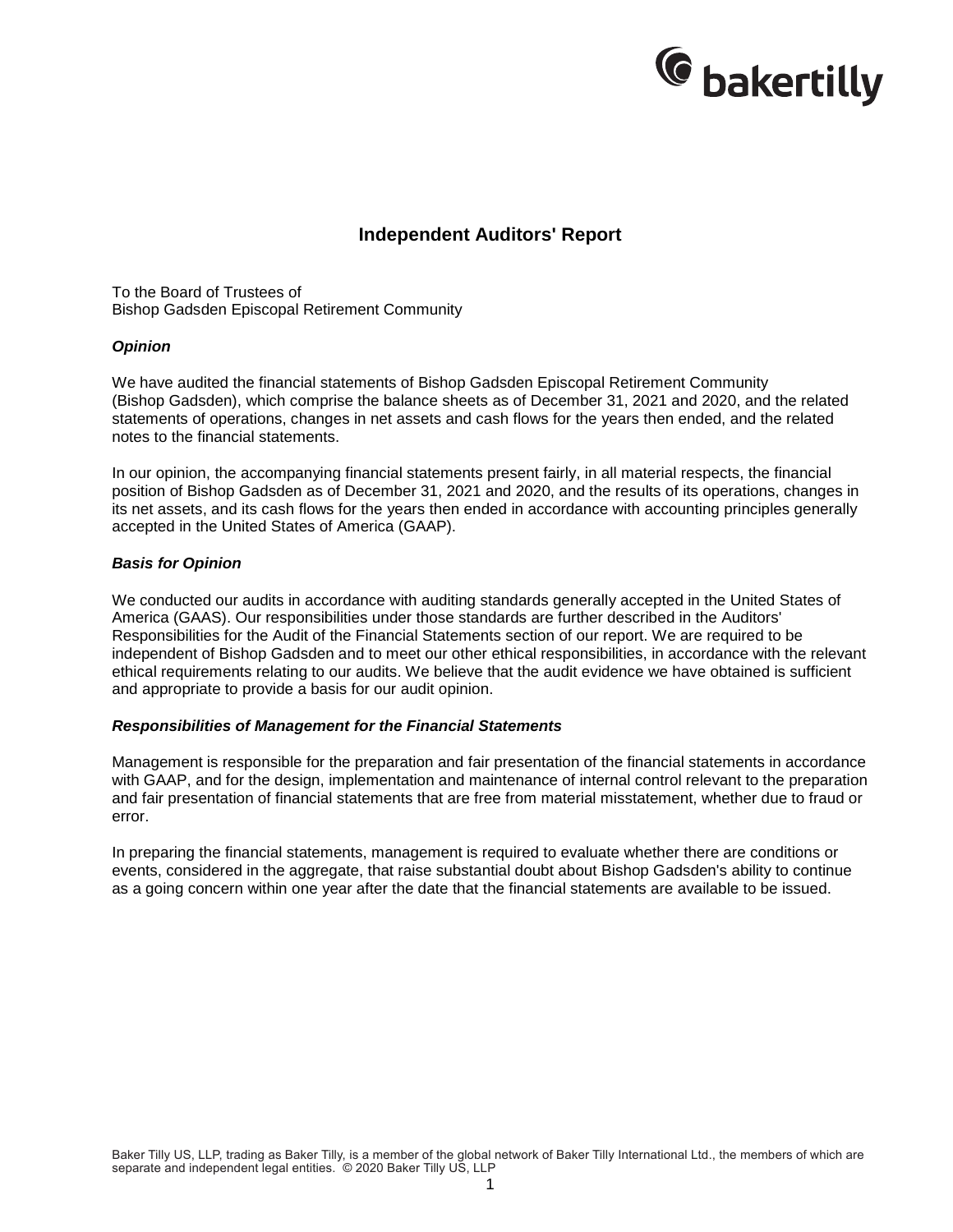#### *Auditors' Responsibilities for the Audit of the Financial Statements*

Our objectives are to obtain reasonable assurance about whether the financial statements as a whole are free from material misstatement, whether due to fraud or error, and to issue an auditors' report that includes our opinion. Reasonable assurance is a high level of assurance but is not absolute assurance and therefore is not a guarantee that an audit conducted in accordance with GAAS will always detect a material misstatement when it exists. The risk of not detecting a material misstatement resulting from fraud is higher than for one resulting from error, as fraud may involve collusion, forgery, intentional omissions, misrepresentations or the override of internal control. Misstatements are considered material if there is a substantial likelihood that, individually or in the aggregate, they would influence the judgment made by a reasonable user based on the financial statements.

In performing an audit in accordance with GAAS, we:

- Exercise professional judgment and maintain professional skepticism throughout the audit.
- Identify and assess the risks of material misstatement of the financial statements, whether due to fraud or error, and design and perform audit procedures responsive to those risks. Such procedures include examining, on a test basis, evidence regarding the amounts and disclosures in the financial statements.
- Obtain an understanding of internal control relevant to the audit in order to design audit procedures that are appropriate in the circumstances, but not for the purpose of expressing an opinion on the effectiveness of Bishop Gadsden's internal control. Accordingly, no such opinion is expressed.
- Evaluate the appropriateness of accounting policies used and the reasonableness of significant accounting estimates made by management, as well as evaluate the overall presentation of the financial statements.
- Conclude whether, in our judgment, there are conditions or events, considered in the aggregate, that raise substantial doubt about Bishop Gadsden's ability to continue as a going concern for a reasonable period of time.

We are required to communicate with those charged with governance regarding, among other matters, the planned scope and timing of the audit, significant audit findings and certain internal control-related matters that we identified during the audit.

Baker Tilly US, LLP

Tysons, Virginia April 20, 2022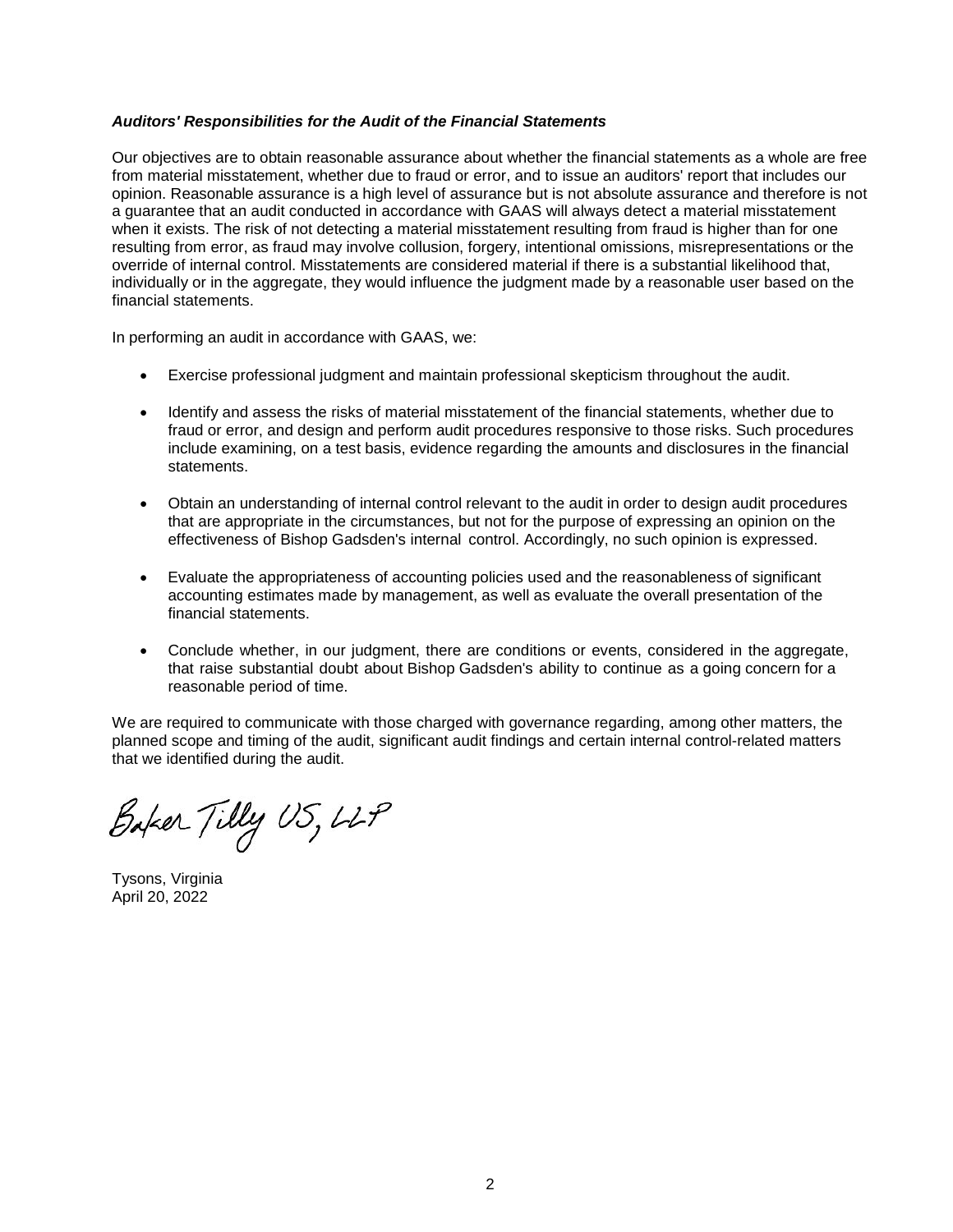Balance Sheets December 31, 2021 and 2020

|                                                                                                                                                                                                                                                           | 2021                                                                       | 2020                                                         |
|-----------------------------------------------------------------------------------------------------------------------------------------------------------------------------------------------------------------------------------------------------------|----------------------------------------------------------------------------|--------------------------------------------------------------|
| <b>Assets</b>                                                                                                                                                                                                                                             |                                                                            |                                                              |
| <b>Current Assets</b><br>Cash and cash equivalents<br>Resident receivables, net<br>Other receivables and deposits<br>Current portion of assets whose use is limited<br>Current portion of pledges receivable<br>Prepaid expenses and other current assets | \$<br>9,415,475<br>328,792<br>1,896,883<br>7,000,000<br>423,756<br>500,326 | 11,514,639<br>\$<br>339,652<br>90,495<br>629,940<br>727,840  |
| Total current assets                                                                                                                                                                                                                                      | 19,565,232                                                                 | 13,302,566                                                   |
| <b>Investments</b>                                                                                                                                                                                                                                        | 51,549,700                                                                 | 46,881,244                                                   |
| <b>Assets Whose Use is Limited, Net</b>                                                                                                                                                                                                                   | 22,451,092                                                                 | 40,086,974                                                   |
| <b>Pledges Receivable, Net</b>                                                                                                                                                                                                                            |                                                                            | 85,114                                                       |
| <b>Property and Equipment, Net</b>                                                                                                                                                                                                                        | 199,940,385                                                                | 153,070,455                                                  |
| <b>Total assets</b>                                                                                                                                                                                                                                       | \$293,506,409                                                              | \$253,426,353                                                |
| <b>Liabilities and Net Assets</b>                                                                                                                                                                                                                         |                                                                            |                                                              |
| <b>Current Liabilities</b><br>Current portion of long-term debt<br>Accounts payable, trade<br>Accrued expenses<br>Accrued interest<br>Liability under charitable gift annuities, current                                                                  | \$<br>3,863,122<br>767,819<br>1,151,157<br>945,160<br>68,952               | \$<br>3,767,457<br>585,386<br>1,899,394<br>916,636<br>62,248 |
| <b>Total current liabilities</b>                                                                                                                                                                                                                          | 6,796,210                                                                  | 7,231,121                                                    |
| <b>Accounts Payable, Construction</b>                                                                                                                                                                                                                     | 6,499,989                                                                  | 3,932,304                                                    |
| <b>Refundable Deposits</b>                                                                                                                                                                                                                                | 1,126,141                                                                  | 1,017,707                                                    |
| <b>Refundable Entrance Fees</b>                                                                                                                                                                                                                           | 41,403,525                                                                 | 41,717,833                                                   |
| <b>Deferred Revenue From Entrance Fees</b>                                                                                                                                                                                                                | 53,129,956                                                                 | 50,486,311                                                   |
| <b>Liability Under Charitable Gift Annuities</b>                                                                                                                                                                                                          | 285,442                                                                    | 282,495                                                      |
| Long-Term Debt, Net                                                                                                                                                                                                                                       | 115,817,141                                                                | 90,955,645                                                   |
| <b>Derivative Financial Instrument</b>                                                                                                                                                                                                                    | 716,237                                                                    | 2,627,094                                                    |
| <b>Other Liabilities</b>                                                                                                                                                                                                                                  | 575,522                                                                    | 454, 437                                                     |
| <b>Total liabilities</b>                                                                                                                                                                                                                                  | 226,350,163                                                                | 198,704,947                                                  |
| <b>Net Assets</b><br>Without donor restrictions<br>With donor restrictions                                                                                                                                                                                | 44,299,343<br>22,856,903                                                   | 35,386,141<br>19,335,265                                     |
| Total net assets                                                                                                                                                                                                                                          | 67,156,246                                                                 | 54,721,406                                                   |
| Total liabilities and net assets                                                                                                                                                                                                                          | \$293,506,409                                                              | \$253,426,353                                                |

*See notes to financial statements*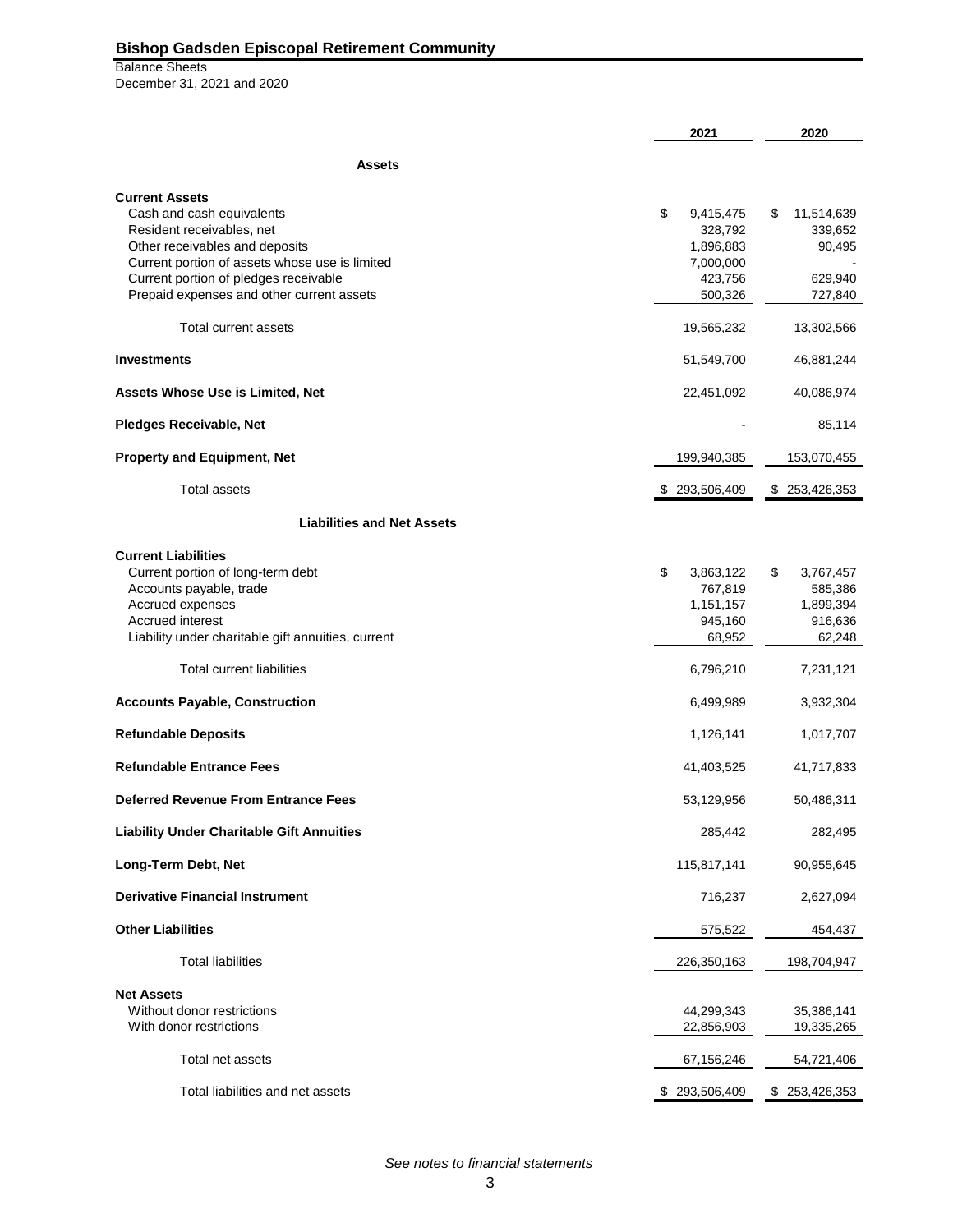# Statements of Operations

Years Ended December 31, 2021 and 2020

|                                                                   | 2021             | 2020              |
|-------------------------------------------------------------------|------------------|-------------------|
|                                                                   |                  |                   |
| <b>Revenues, Gains and Other Support</b>                          |                  |                   |
| <b>Resident services</b>                                          | \$<br>31,255,363 | \$<br>29,035,575  |
| Amortization of entrance fees                                     | 8,518,539        | 6,993,324         |
| Interest, dividends, and realized gains and losses on investments | 2,665,649        | 5,690,084         |
| Net assets released from restrictions, operations                 | 1,047,047        | 1,256,197         |
| COVID-19 grant income                                             | 81,976           | 1,016,713         |
| Other                                                             | 2,124,222        | 223,347           |
| Total revenues, gains and other support                           | 45,692,796       | 44,215,240        |
| <b>Operating Expenses</b>                                         |                  |                   |
| <b>Residential services</b>                                       | 12,380,886       | 11,311,996        |
| Dietary                                                           | 4,705,152        | 4,590,542         |
| Plant operations                                                  | 4,834,718        | 4,651,015         |
| General and administrative                                        | 8,034,002        | 7,379,110         |
| Social services and activities                                    | 1,444,095        | 1,371,777         |
| Housekeeping and laundry                                          | 956,747          | 957,277           |
| Marketing                                                         | 441,537          | 330,179           |
| Information technology                                            | 802,508          | 884,446           |
| Fundraising                                                       | 189,081          | 201,823           |
| Interest                                                          | 1,476,123        | 1,466,651         |
| Depreciation                                                      | 7,864,070        | 7,578,403         |
| Total operating expenses                                          | 43,128,919       | 40,723,219        |
| Operating income                                                  | 2,563,877        | 3,492,021         |
| <b>Other Revenues and Expenses</b>                                |                  |                   |
| Contributions                                                     | 74,596           | 6,955             |
| Forgiveness of paycheck protection program loan                   | 2,368,048        |                   |
| Unrealized gains and losses on investments                        | 2,058,983        | (1, 125, 594)     |
| Fair value adjustment of derivative financial instrument          | 1,910,857        | (3,675,152)       |
| Change in value of split-interest agreements                      | (40, 532)        | (19,077)          |
| Loss on disposal of property and equipment                        | (22, 627)        | (247, 800)        |
| Total other revenues and expenses                                 | 6,349,325        | (5,060,668)       |
| Revenues in excess of (less than) expenses                        | 8,913,202        | (1,568,647)       |
| Other Changes in Net Assets Without Donor Restrictions            |                  |                   |
| Net assets released from restrictions, capital purchases          |                  | 504,582           |
| Change in net assets without donor restrictions                   | \$<br>8,913,202  | \$<br>(1,064,065) |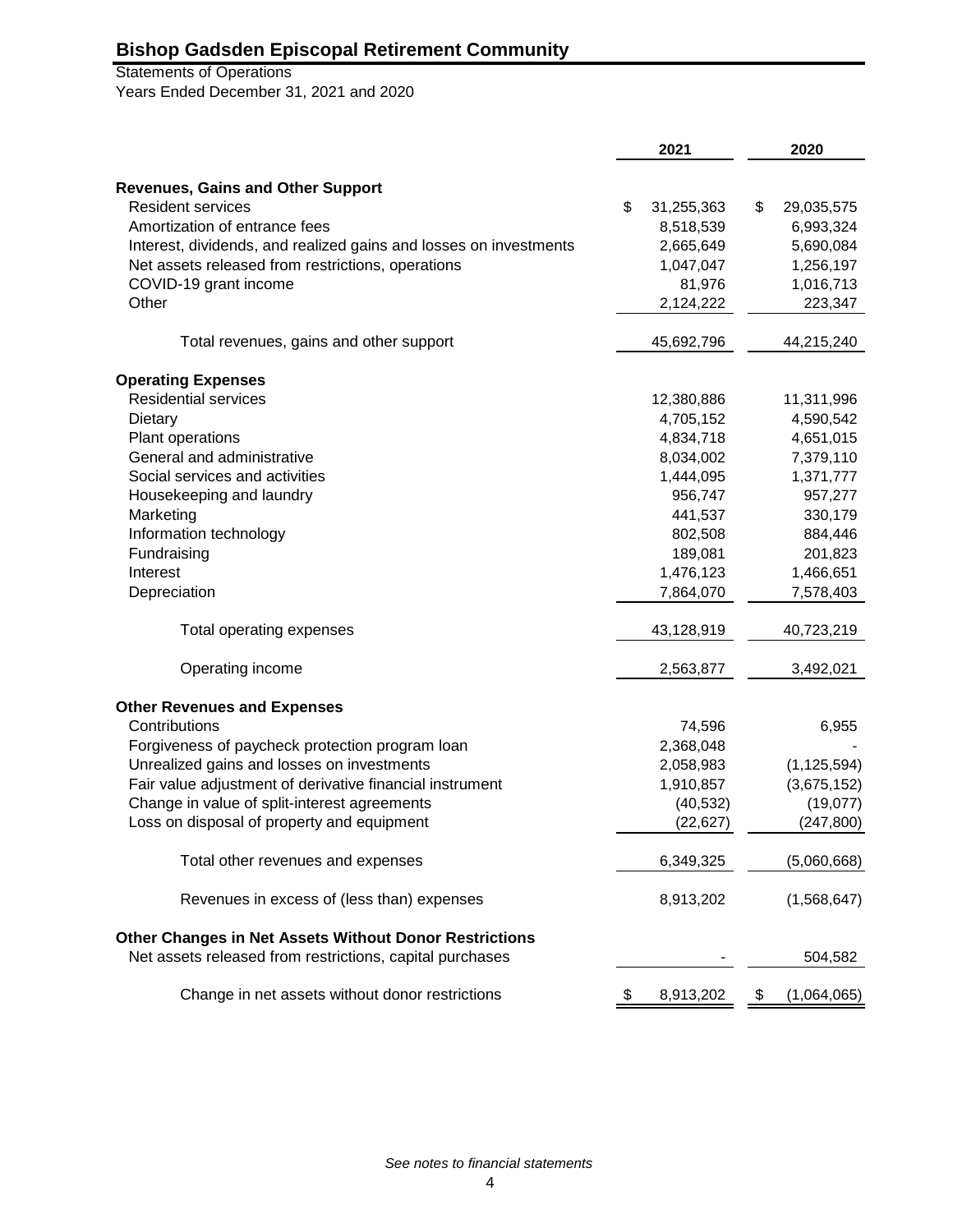# Statements of Changes in Net Assets

Years Ended December 31, 2021 and 2020

|                                                                                                        | 2021             |    | 2020                   |
|--------------------------------------------------------------------------------------------------------|------------------|----|------------------------|
| <b>Net Assets Without Donor Restrictions</b>                                                           |                  |    |                        |
| Revenues in excess of (less than) expenses<br>Net assets released from restrictions, capital purchases | \$<br>8,913,202  | \$ | (1,568,647)<br>504,582 |
| Change in net assets without donor restrictions                                                        | 8,913,202        |    | (1,064,065)            |
| <b>Net Assets With Donor Restrictions</b>                                                              |                  |    |                        |
| Contributions                                                                                          | 3,115,563        |    | 1,964,486              |
| Interest and dividends                                                                                 | 619,703          |    | 374,002                |
| Unrealized gains and losses on investments                                                             | 833,419          |    | 1,471,519              |
| Net assets released from restrictions                                                                  | (1,047,047)      |    | (1,760,779)            |
| Change in net assets with donor restrictions                                                           | 3,521,638        |    | 2,049,228              |
| Change in net assets                                                                                   | 12,434,840       |    | 985,163                |
| <b>Net Assets, Beginning</b>                                                                           | 54,721,406       |    | 53,736,243             |
| <b>Net Assets, Ending</b>                                                                              | \$<br>67,156,246 | S. | 54,721,406             |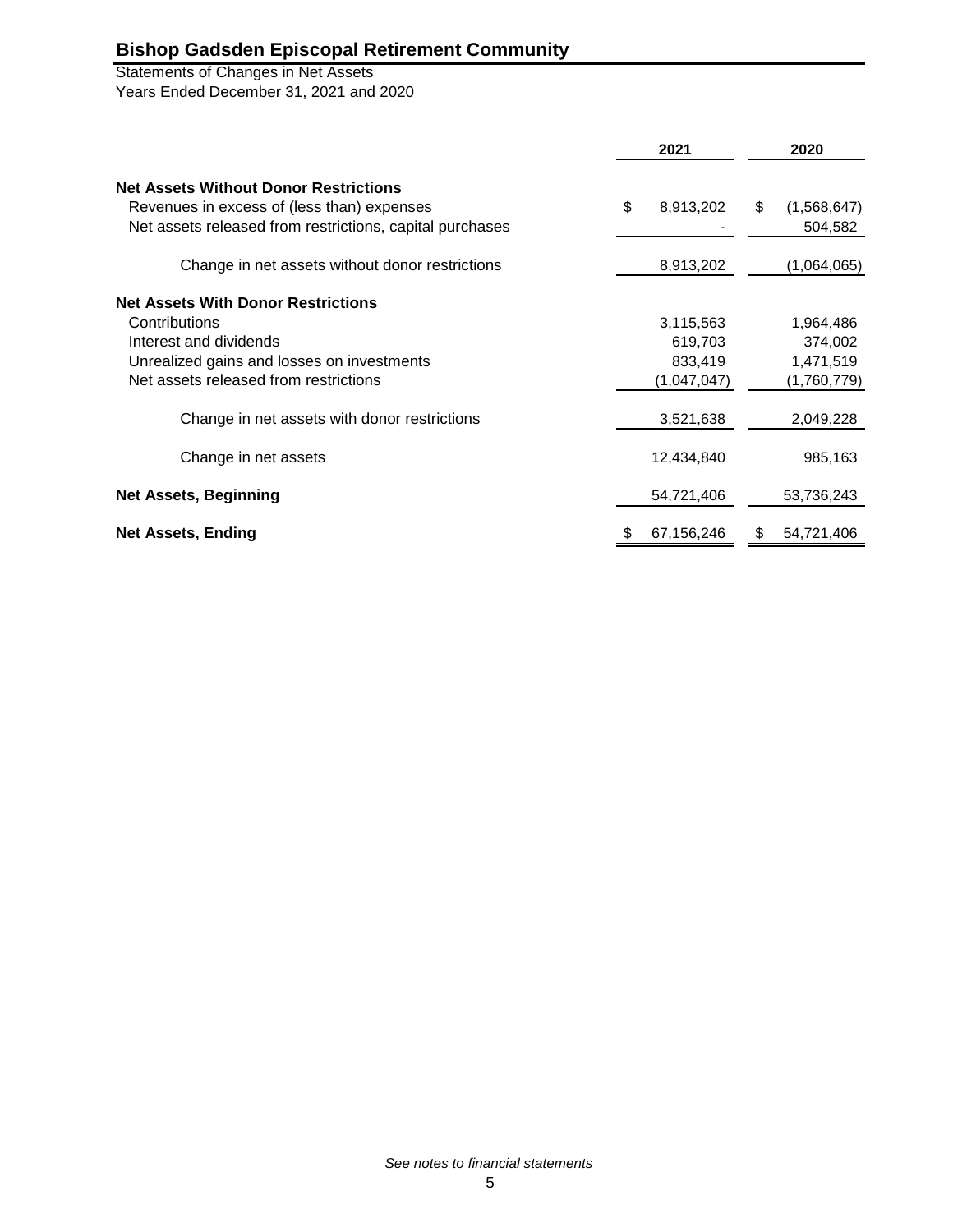Statements of Cash Flows

Years Ended December 31, 2021 and 2020

|                                                                                       | 2021                        | 2020                     |
|---------------------------------------------------------------------------------------|-----------------------------|--------------------------|
| <b>Cash Flows From Operating Activities</b>                                           |                             |                          |
| Change in net assets<br>Adjustments to reconcile change in net assets to net cash     | \$<br>12,434,840            | \$<br>985,163            |
| provided by operating activities:<br>Depreciation                                     | 7,864,070                   | 7,578,403                |
| Loss on disposal of property and equipment                                            | 22,627                      | 247,800                  |
| Amortization of deferred financing costs                                              | 79,467                      | 79,572                   |
| Realized gains on investments, net                                                    | (736, 599)                  | (4,683,320)              |
| Unrealized gains and losses on investments                                            | (2,892,402)                 | (345, 925)               |
| Fair value adjustment of derivative financial instrument                              | (1,910,857)                 | 3,675,152                |
| Amortization of entrance fees                                                         | (8,518,539)                 | (6,993,324)              |
| Proceeds from nonrefundable entrance fees, existing units<br>Restricted contributions | 12,206,300<br>(3, 115, 563) | 8,631,150<br>(1,964,486) |
| Forgiveness of paycheck protection program loan                                       | (2,368,048)                 |                          |
| Changes in assets and liabilities:                                                    |                             |                          |
| Receivables and deposits                                                              | (1,795,528)                 | 635,283                  |
| Pledges receivable                                                                    | 291,298                     | 1,482,973                |
| Prepaid expenses and other current assets                                             | 227,514                     | (148, 298)               |
| Accounts payable, accrued expenses, accrued interest and other liabilities            | (416, 195)                  | 1,174,184                |
| Refundable deposits                                                                   | 108,434                     | (904, 428)               |
| Liability under charitable gift annuities                                             | 9,651                       | (53,009)                 |
| Net cash provided by operating activities                                             | 11,490,470                  | 9,396,890                |
| <b>Cash Flows From Investing Activities</b>                                           |                             |                          |
| Net purchases of investments and assets whose use is limited                          | (4,541,125)                 | (10, 162, 033)           |
| Purchase of property and equipment                                                    | (52, 576, 716)              | (25, 153, 780)           |
| Net cash used in investing activities                                                 | (57, 117, 841)              | (35, 315, 813)           |
| <b>Cash Flows From Financing Activities</b>                                           |                             |                          |
| Refunds of entrance fees                                                              | (1,358,424)                 | (1, 162, 139)            |
| Proceeds from nonrefundable entrance fees, new units                                  |                             | 5,849,610                |
| Proceeds from refundable entrance fees, new units                                     |                             | 1,512,210                |
| Restricted contributions                                                              | 3,115,563                   | 1,964,486                |
| Proceeds from issuance of long-term debt                                              | 31,400,973                  | 2,368,048                |
| Principal payments on long-term debt                                                  | (3,767,457)                 | (3,669,220)              |
| Net cash provided by financing activities                                             | 29,390,655                  | 6,862,995                |
| Net change in cash and cash equivalents and restricted cash                           |                             |                          |
| and cash equivalents                                                                  | (16, 236, 716)              | (19,055,928)             |
| <b>Cash and Cash Equivalents and Restricted Cash</b>                                  |                             |                          |
| and Cash Equivalents, Beginning                                                       | 30,542,706                  | 49,598,634               |
| <b>Cash and Cash Equivalents and Restricted Cash</b>                                  |                             |                          |
| and Cash Equivalents, Ending                                                          | \$<br>14,305,990            | \$<br>30,542,706         |
| <b>Supplementary Cash Flows Information</b>                                           |                             |                          |
| Interest paid, net of capitalized interest                                            | \$<br>1,447,599             | \$<br>927,170            |
| Supplemental Disclosure of Noncash Investing and Financing Activities                 |                             |                          |
| Forgiveness of paycheck protection program loan                                       | \$<br>2,368,048             | \$                       |
| Accounts payable, construction                                                        | \$<br>6,499,989             | \$<br>3,932,304          |
| Reconciliation of Cash and Cash Equivalents and                                       |                             |                          |
| <b>Restricted Cash and Cash Equivalents</b><br>Cash and cash equivalents              | \$<br>9,415,475             | \$<br>11,514,639         |
| Assets under trust indenture, held by trustee                                         | 4,890,515                   | 19,028,067               |
|                                                                                       |                             |                          |
|                                                                                       | \$<br>14,305,990            | \$<br>30,542,706         |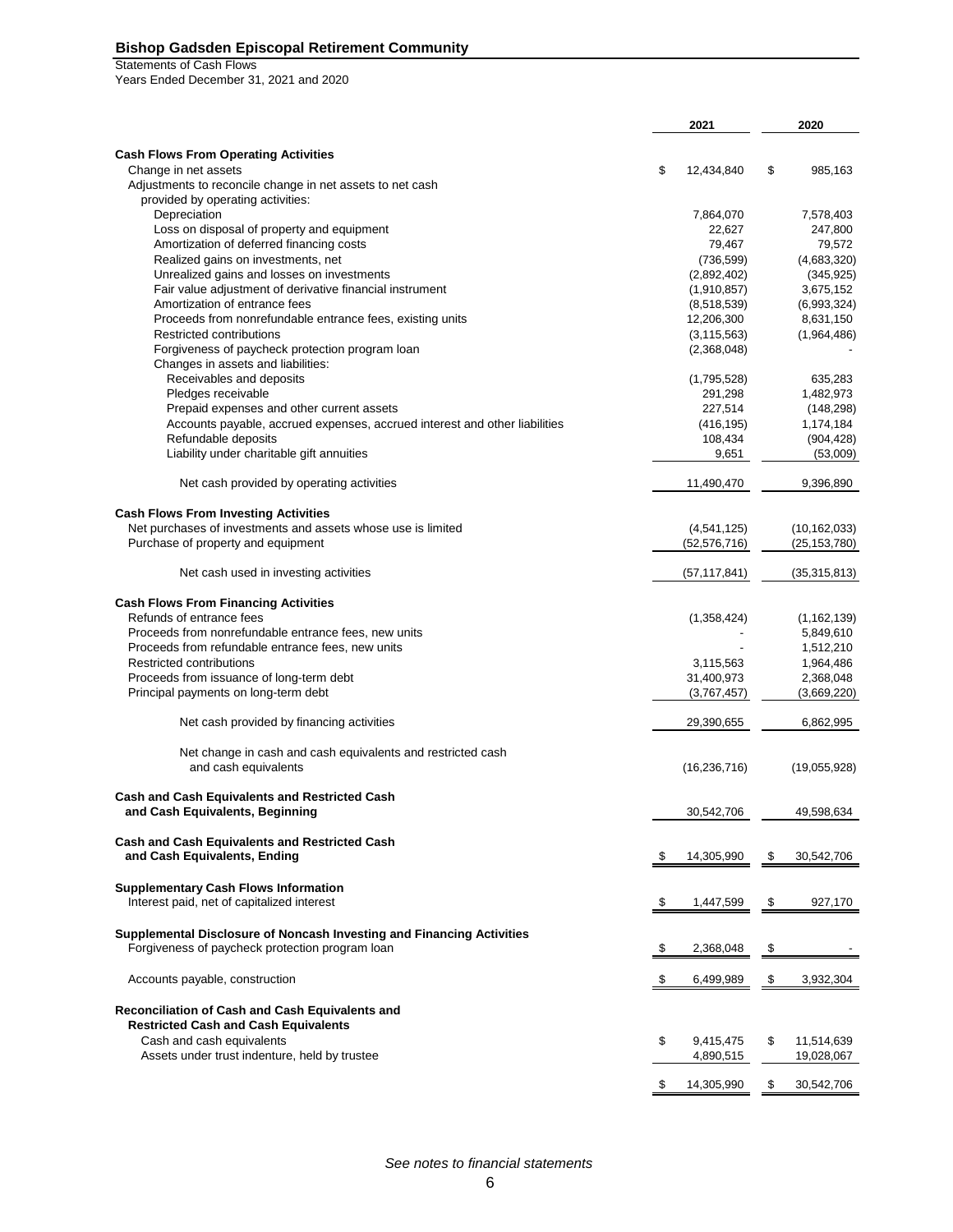# **1. Organization**

Bishop Gadsden Episcopal Retirement Community (Bishop Gadsden) is a tax-exempt not-for-profit corporation that provides housing, health care and other related services to residents through the operation of a life plan community located in Charleston, South Carolina. Bishop Gadsden, incorporated in South Carolina, is affiliated with The Episcopal Church (USA) and exists for the purpose of providing a faith-based retirement community and ministry to older adults. Bishop Gadsden seeks to provide continuing care, in accordance with the terms of governmental licenses and restrictions, to the extent of its resources and facilities, which currently includes 268 independent living units, 55 assisted living units, 19 memory care units and 46 skilled nursing beds.

During 2019, Bishop Gadsden began development related to a new healthcare facility and assisted living renovations, which will create space for new short term rehab units, skilled nursing beds, and memory care units. As of the date of these financial statements, the new healthcare facility construction is expected to be completed on or around May 25, 2022 and opening immediately thereafter. Bishop Gadsden intends to liquidate and release approximately \$7,000,000 in assets whose use is limited which relates to donor restricted contributions for the new facility, and accordingly such amount been classified as current on the accompanying balance sheet as of December 31, 2021.

# **2. Summary of Significant Accounting Policies**

# **Use of Estimates**

The preparation of financial statements in accordance with accounting principles generally accepted in the United States of America (U.S. GAAP), requires management to make estimates and assumptions that affect the reported amounts of assets and liabilities and disclosure of contingent assets and liabilities at the date of the financial statements. Estimates also affect the reported amounts of revenue and expenses during the reporting period. Actual results could differ from those estimates.

# **Cash and Cash Equivalents and Restricted Cash and Cash Equivalents**

For purposes of the statements of cash flows, cash and cash equivalents and restricted cash and cash equivalents include investments purchased with an initial maturity of three months or less. Bishop Gadsden maintains its cash and cash equivalents accounts at various financial institutions. Bishop Gadsden has not experienced any losses in such accounts and does not believe it is exposed to any significant credit risk on cash and cash equivalents and restricted cash and cash equivalents which may at times, exceed federally insured limits.

# **Resident and Other Receivables**

Bishop Gadsden assesses collectability on all resident accounts prior to providing services. An allowance for uncollectible accounts is recognized to reduce accounts receivable to its net realizable value for impairment of revenues for changes in resident credit worthiness. The allowance is estimated by management during periodic review of individual accounts and based on factors such as aging of the accounts receivable and anticipated collection of the consideration. Accounts are written off through bad debt expense when Bishop Gadsden has exhausted all collection efforts and accounts are deemed impaired. The allowance for uncollectible accounts amounted to approximately \$20,000 and \$71,000 as of December 31, 2021 and 2020, respectively.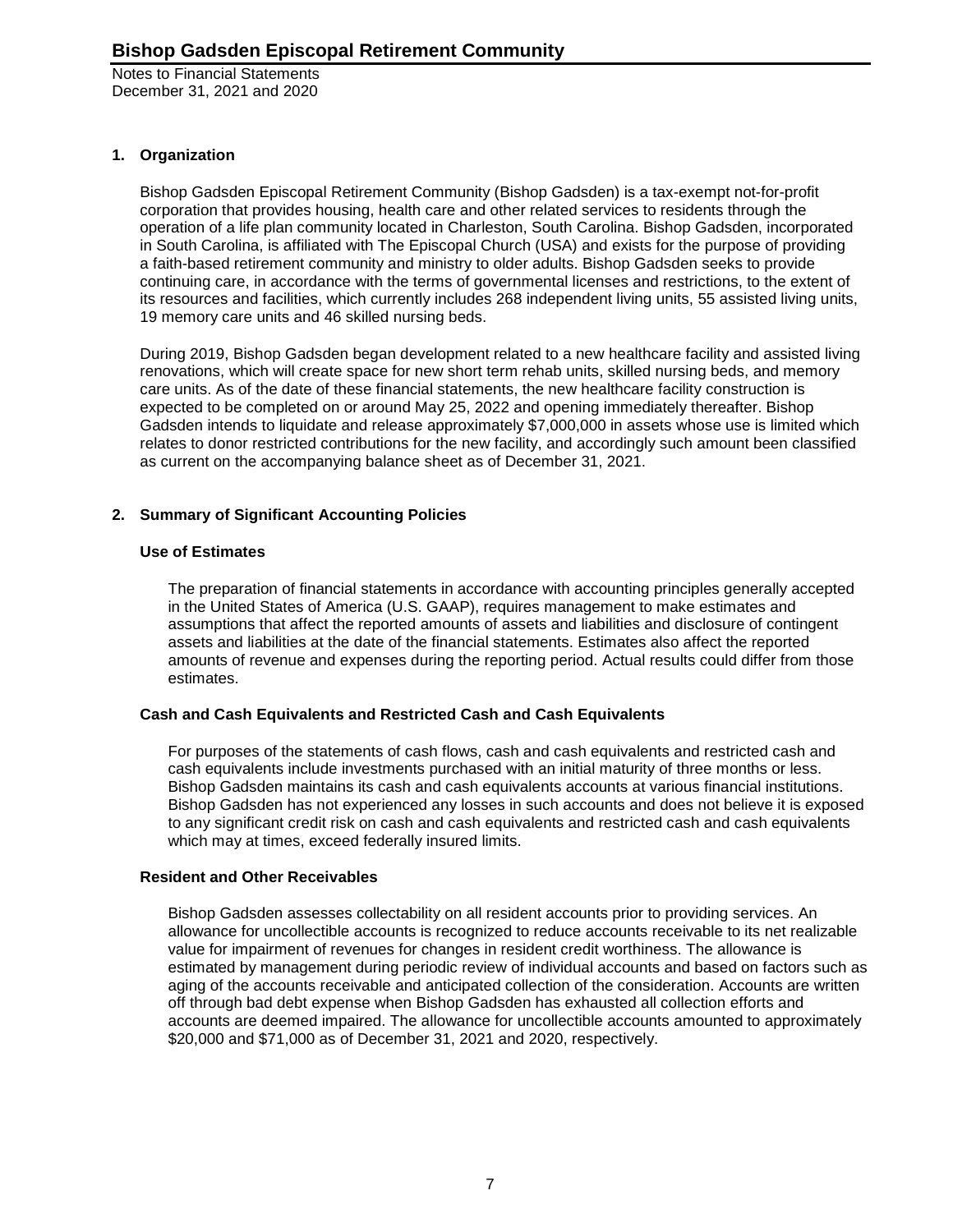#### **Investments, Investment Risk and Assets Whose Use is Limited**

Bishop Gadsden's investments are comprised of a variety of financial instruments and are managed by third-party investment advisors. The fair values reported in the accompanying balance sheets are subject to various risks, including changes in the equity markets, the interest rate environment and general economic conditions. Due to the level of risk associated with certain investment securities and the level of uncertainty related to changes in the fair value of investment securities, it is reasonably possible that the amounts reported in the balance sheets could change materially in the near term.

Assets whose use is limited primarily includes designated assets set aside by the Board of Trustees, assets held by the trustees as required under trust indenture and assets held due to donor restrictions.

Investments in equity and debt securities with readily determinable fair values are measured at fair value based on quoted market prices. The alternative investment, which does not have a readily determinable fair value, is valued at net asset value per share. Investment income or loss (including realized and unrealized gains and losses on investments, interest, dividends and capital gain distributions) is included in the determination of revenues in excess of (less than) expenses unless the income or loss is restricted by donor or law. Interest income is measured as earned on the accrual basis. Dividends are measured based on the ex-dividend date. Purchases and sales of securities and realized gains and losses are recorded on a trade date basis.

#### **Property and Equipment**

Property and equipment, including construction in progress, are recorded at cost. Depreciation is computed using the straight-line method over the estimated useful lives of the underlying assets. The general range of estimated useful lives is 8 years to 15 years for land improvements, 20 years to 40 years for buildings, 5 years to 20 years for building improvements and furniture and equipment and 5 years to 20 years for vehicles.

Gifts of long-lived assets such as land, buildings or equipment are reported as support without donor restrictions unless explicit donor stipulations specify how the donated assets must be used. Gifts of long-lived assets with explicit restrictions that specify how the assets are to be used and gifts of cash or other assets that must be used to acquire long-lived assets are reported as restricted support. Expirations of donor restrictions are reported when the donated or acquired long-lived assets are placed in service.

Property and equipment are evaluated for impairment whenever events or changes in circumstances indicate the carrying value of an asset may not be recoverable from the estimated future cash flows expected to result from its use and eventual disposition. If the expected cash flows are less than the carrying value, an impairment loss is recognized equal to an amount by which the carrying value exceeds the fair value of the assets.

#### **Pledges Receivable**

Pledges receivable are stated at outstanding balances and are discounted to their present value if material. Unpaid balances remaining after the stated payment terms are considered past due. Recoveries of previously charged off accounts are recorded when received. An allowance, if any, is recorded for uncollectible pledges based on management's assessment of the collectability. Management determined all pledges to be fully collectible.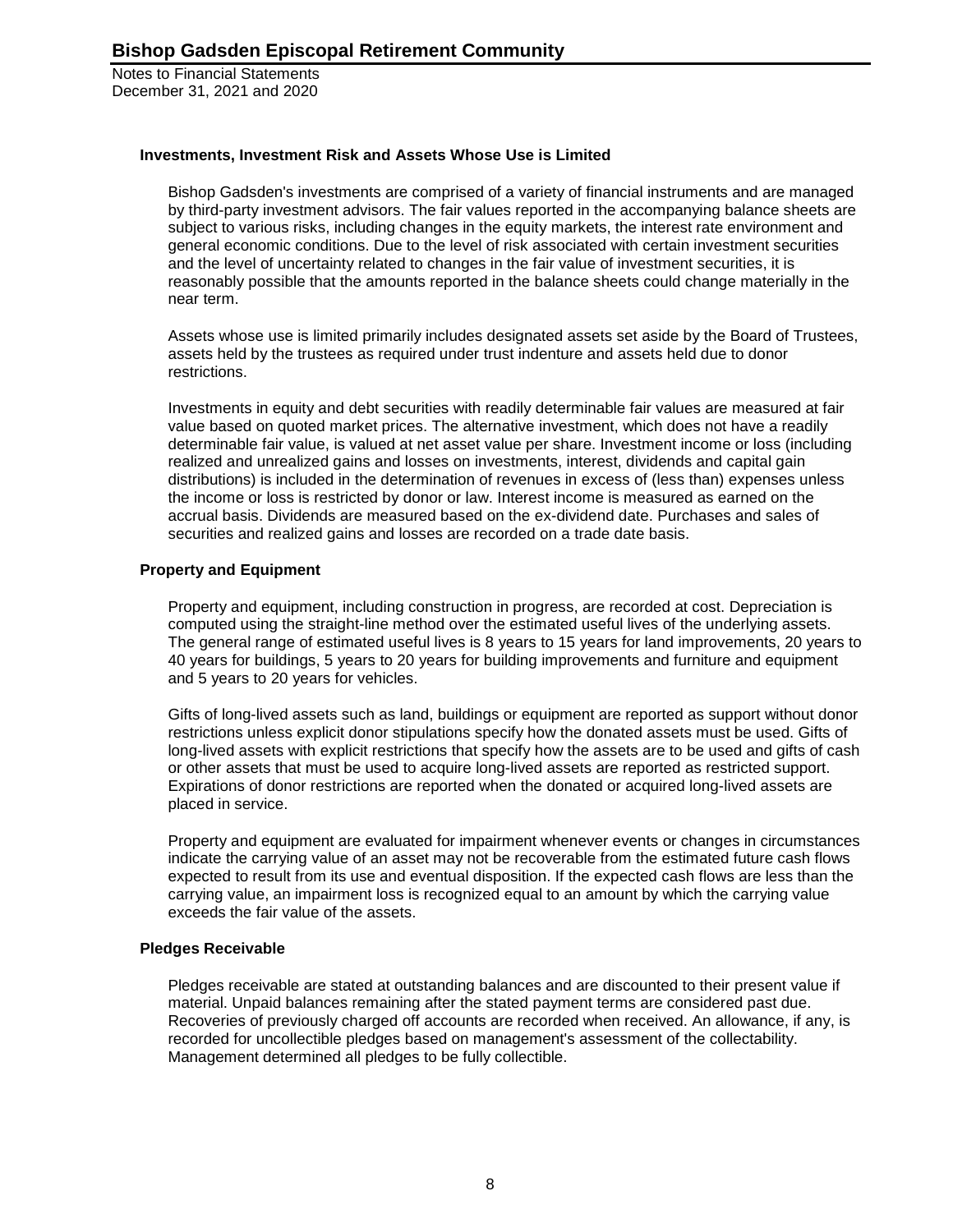Pledges receivable, net of discounts for net present value, are scheduled to be collected as follows:

|                                              |    | 2021    | 2020 |                    |  |
|----------------------------------------------|----|---------|------|--------------------|--|
| Less than one year<br>One year to five years | \$ | 423,756 | S    | 629,940<br>119,706 |  |
|                                              |    | 423,756 |      | 749,646            |  |
| Less discount on future pledges receivable   |    |         |      | (34, 592)          |  |
| Pledges receivable, net                      | £. | 423,756 | \$.  | 715,054            |  |

#### **Derivative Financial Instrument**

Bishop Gadsden entered into an interest rate swap agreement, which is considered a derivative financial instrument, to manage its interest rate risk on its long-term debt. The interest rate swap is reported at fair value in the balance sheets and related adjustment to fair value is reported in the statements of operations.

#### **Refundable Entrance Fees and Deferred Revenue From Entrance Fees**

Under the terms of Bishop Gadsden's Residence and Services Agreement, each independent living resident pays an entrance fee. The agreement requires a deposit of 10 percent of the entrance fee when the Residence and Services Agreement is signed, with the balance of the fee to be paid prior to occupancy. Entrance fees received upon occupancy, along with monthly service fees, pay for the cost of services provided to residents.

Bishop Gadsden offers a nonrefundable and two types of refundable contract options to its residents. The nonrefundable portion of the entrance fees are amortized at a contractual rate of 2 percent per month for 50 months. A refund, if any, is determined based on the number of months occupied, less an administration fee and is paid no later than 60 days after the unit is vacated. Under the refundable contract options, residents may elect to pay additional incremental entrance fees. Under these options, 50 percent or 90 percent of the original entrance fees are refundable depending on the contract option elected. The contract provides for payment of the refundable fees after the unit is vacated and a new resident occupies the unit and pays the entrance fee in effect at the time of occupancy or one year, whichever is first.

Under the nonrefundable contract option, once a unit is occupied, entrance fees are recorded as deferred revenue from entrance fees and are recognized as amortization income of entrance fees over the actuarially determined life expectancy of the resident, which approximates the period of time the goods and services under the agreements are expected to be transferred to residents. The refundable portion, if any, and other refundable deposits are recorded in the refundable entrance fees and deposits on the accompanying balance sheets and are not amortized into income. Amortization of nonrefundable entrance fees on independent living revenues was \$8,518,539 in 2021 and \$6,993,324 in 2020. The remaining life expectancy of the residents is adjusted annually based on actuarial information. Refundable entrance fees on the balance sheets is presented at the contractually refundable obligation.

Deposits paid, less an administration charge, are refundable to individuals canceling their residency contract prior to occupying a unit at Bishop Gadsden. No administrative charge is assessed for cancellation resulting from death or from physical or mental impairment.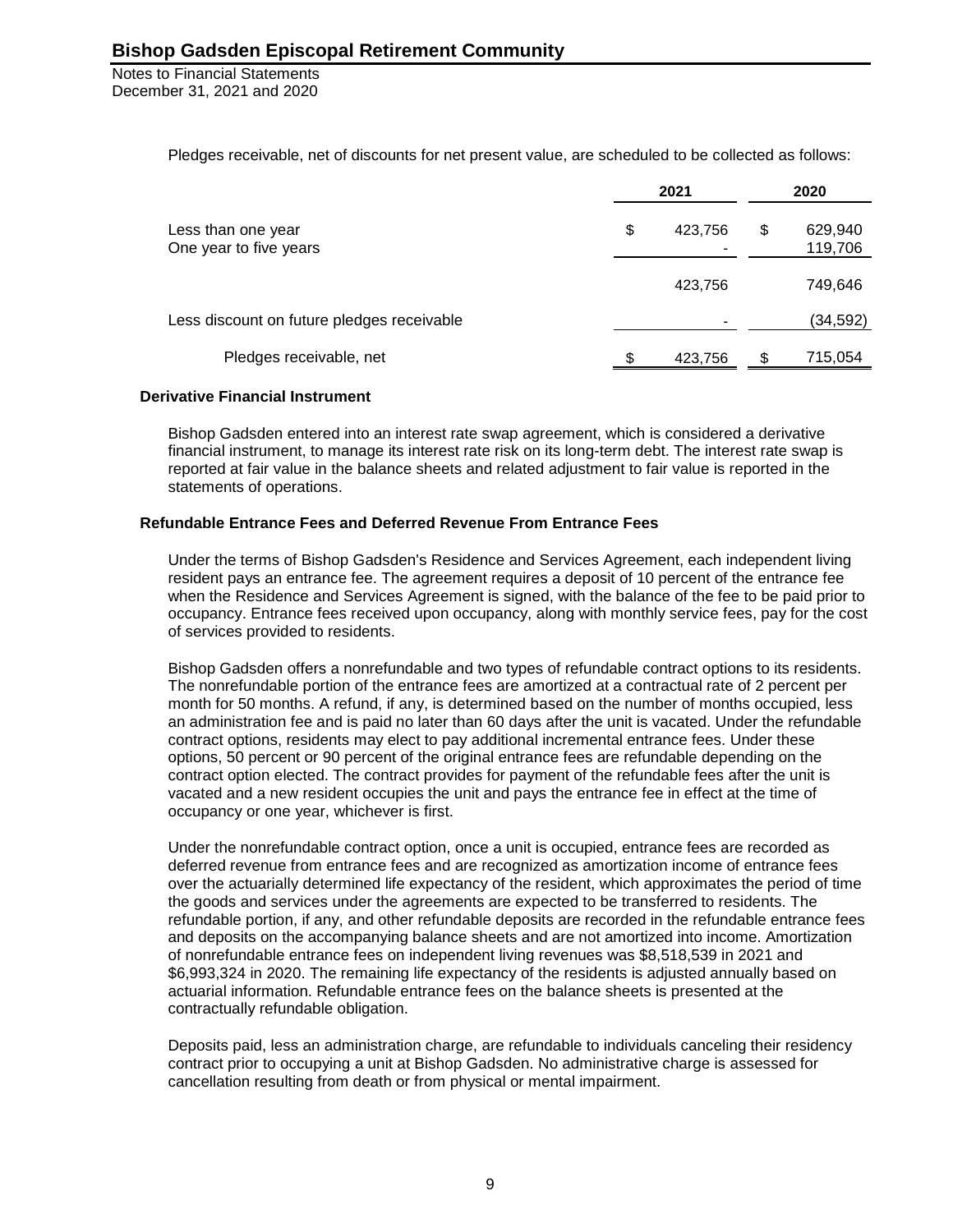#### **Estimated Obligation to Provide Future Services to Continuing Care Residents**

Bishop Gadsden annually calculates the present value of the net cost of future services and use of facilities to be provided to current residents and compares that amount to the balance of deferred revenue from entrance fees. Bishop Gadsden utilizes a discount rate of 5.5 percent. If the present value of the net cost of future services and use of facilities exceeds the deferred revenue from entrance fees, a liability is recorded (obligation to provide future services and use of facilities) with the corresponding charge to income. No obligation existed as of December 31, 2021 and 2020.

#### **Charitable Gift Annuities**

Bishop Gadsden records assets received under charitable gift annuity agreements at the fair market value of the assets when the assets are received by Bishop Gadsden. In conjunction with these gifts, Bishop Gadsden has recorded a liability equal to the present value of future cash flows expected to be paid to the beneficiaries based upon the actuarial expected lives of the beneficiaries.

#### **Net Assets**

Net assets, revenues, gains and losses are classified based on the existence or absence of donor imposed restrictions. Accordingly, net assets and changes therein are classified and reported as follows:

**Net Assets Without Donor Restrictions** - Net assets available for use in general operations and not subject to donor restrictions. All revenue not restricted by donors and donor restricted contributions whose restrictions are met in the same period in which they are received are accounted for in net assets without donor restrictions.

**Net Assets With Donor Restrictions** - Net assets subject to donor imposed restrictions. Some donor imposed restrictions are temporary in nature, such as those that will be met by the passage of time or other events specified by the donor. Other donor-imposed restrictions are perpetual in nature, where the donor stipulates that resources be maintained in perpetuity. All revenues restricted by donors as to either timing or purpose of the related expenditures or required to be maintained in perpetuity as a source of investment income are accounted for in net assets with donor restrictions. When a donor restriction expires, that is when a stipulated time restriction ends or purpose restriction is accomplished, net assets with donor restrictions are reclassified to net assets without donor restrictions.

#### **Resident Service Revenues**

Resident service revenues are reported at the amount that reflects the consideration Bishop Gadsden expects to receive in exchange for the services provided. These amounts are due from residents or third-party payors and include variable consideration for retroactive adjustments, if any, under reimbursement programs. Performance obligations are determined based on the nature of the services provided. Resident service revenues are recognized as performance obligations are satisfied.

Resident service revenues are primarily comprised of skilled nursing, assisted living, independent living, homecare agency services and other resident service streams, which are primarily derived from providing housing, skilled nursing, assisted living, homecare and other services to residents at a stated daily or monthly fee, net of any explicit or implicit price concessions. Bishop Gadsden has determined that the services included in the stated daily or monthly fee for each level of care represents a series of distinct services that have the same timing and pattern of transfer. Therefore, Bishop Gadsden considers the services provided to residents in each level of care to be one performance obligation which is satisfied over time as services are provided. As such, skilled nursing, assisted living, independent living, homecare agency services and other resident services are recognized on a daily or month-to-month basis as services are rendered.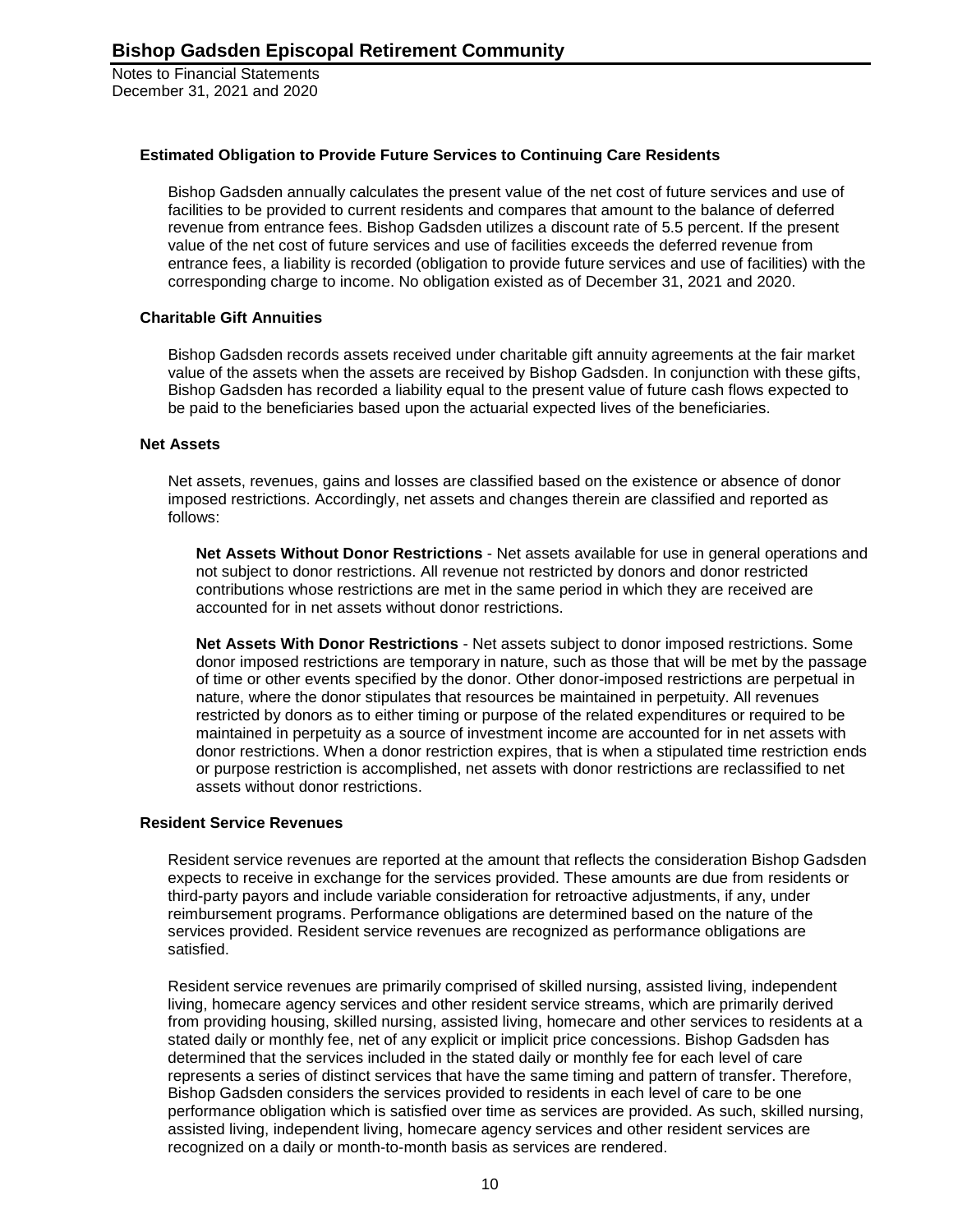> Bishop Gadsden receives revenue for services under third-party payor programs, including Medicare and other third-party payors. Settlements with third-party payors for retroactive adjustments due to audits, reviews or investigations are included in the determination of the estimated transaction price for providing services. Bishop Gadsden estimates the transaction price based on the terms of the contract and correspondence with the third-party payor and historical payment trends and retroactive adjustments are recognized in future periods as final settlements are determined.

#### **Benevolent Assistance**

Bishop Gadsden has a benevolent assistance policy to identify residents who are unable to pay and uses certain funds designated for benevolent assistance to subsidize the charges for entrance fees and services provided to those residents. Such residents are identified based on financial information obtained from the resident and subsequent review and analysis.

Bishop Gadsden has estimated its direct and indirect costs of providing benevolent assistance under its benevolent assistance policy. In order to estimate the cost of providing such care, management calculated a cost-to-charge ratio by comparing the cost to provide services to residents and amounts charged to residents. The cost-to-charge ratio is applied to the charges foregone to calculate the estimated direct and indirect cost of providing benevolent assistance. Using this methodology, Bishop Gadsden has estimated the costs foregone for services under Bishop Gadsden's benevolent assistance policy to be approximately \$439,000 and \$395,000 for the years ended December 31, 2021 and 2020, respectively. Bishop Gadsden received approximately \$650,000 and \$608,000 to subsidize the costs of providing benevolent assistance under its benevolent assistance policy for the years ended December 31, 2021 and 2020, respectively.

#### **Donated Services**

Individuals volunteer their time and perform a variety of tasks that assist Bishop Gadsden with specific assistance programs, campaign solicitations and various committee assignments. No amounts have been reflected in the financial statements for these donated services for the years ended December 31, 2021 and 2020.

#### **COVID-19 Grant Income**

COVID-19 grant income is primarily comprised of amounts received from federal funding sources related to the COVID-19 pandemic. Bishop Gadsden accounts for this funding in accordance with the Financial Accounting Standards Board (FASB) Accounting Standards Codification (ASC) 958-605 guidance for conditional contributions and accordingly, revenues are recognized when barriers are substantially met, which occurs when the company complies with the terms and conditions related to the purpose of the grant rather than those that are administrative in nature.

In March 2020, the Coronavirus Aid, Relief, and Economic Security (CARES) Act was signed into law to combat the financial effects of COVID-19. The CARES Act created a Provider Relief Fund (PRF) to provide financial support for healthcare providers. In accordance with the terms and conditions of the PRF, Bishop Gadsden could apply the funding against lost revenues and eligible expenses not reimbursed from other sources. Bishop Gadsden received PRF payments of \$81,976 in 2021 and \$1,016,713 in 2020.

Bishop Gadsden incurred eligible expenses in excess of \$81,976 in 2021 and \$1,016,713 in 2020 in accordance with the terms of the PRF. These amounts were recognized and included in COVID-19 grant income in the accompanying statements of operations.

The majority of the funding received is subject to future reporting and audit requirements. Noncompliance with the terms and conditions of the PRF could result in repayment of some or all of the support, which can be subject to government review and interpretation. An estimate of the possible effects of these matters cannot be made as of the date these financial statements were issued.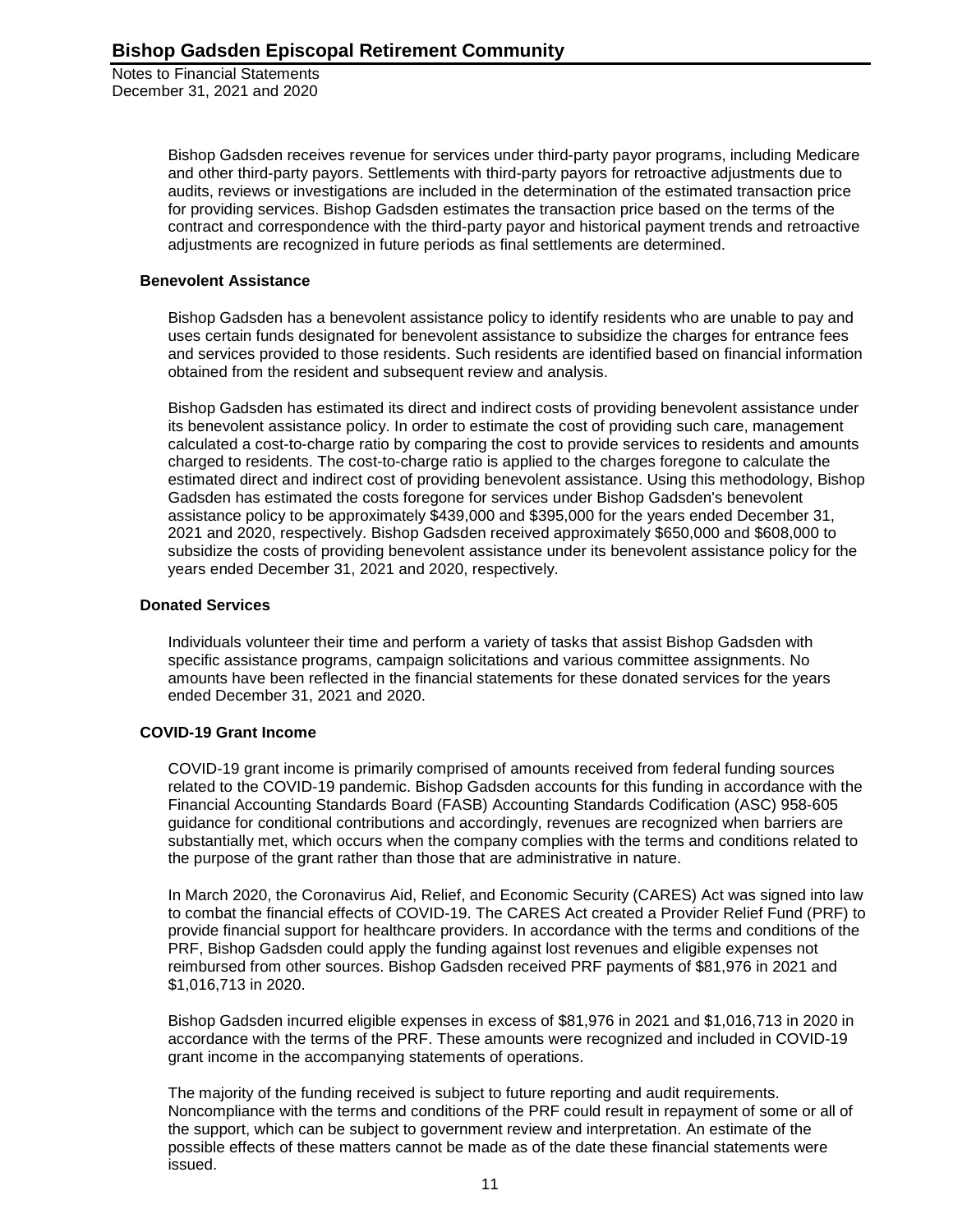# **Employee Retention Credit (ERC)**

The Employee Retention Credit (ERC), which was included as part of the CARES Act and amended by the Consolidated Appropriations Act (CAA), the American Rescue Plan Act (ARPA), and the Infrastructure Investment and Jobs Act (IIJA), incentivizes employers severely impacted by the COVID-19 pandemic to retain their employees when they might otherwise find it difficult to do so. The fully refundable tax credit is allowed against the employer's share of employment taxes for qualified wages paid after March 12, 2020 and before October 1, 2021. Credits in excess of the tax amounts paid by an employer are treated as overpayments and are also refunded to the employer. The ERC is calculated as a percentage of qualified wages (as defined in the CARES Act, as amended) paid by an eligible employer. Bishop Gadsden qualified for the ERC as its operations were partially suspended during the first quarter of 2021 due to orders from local government and healthcare regulators limiting certain of its activities due to COVID-19. Bishop Gadsden averaged more than 100 full-time employees (FTEs), but less than 500 FTEs during 2019, therefore, it was considered a small employer during 2021. As a small employer, all of Bishop Gadsden's otherwise qualified wages were eligible for the ERC. For 2021, the ERC equaled 70 percent of an employee's qualified wages up to \$10,000 per employee per calendar quarter with a maximum annual credit of \$21,000 for each employee.

Bishop Gadsden accounts for this federal funding in accordance with FASB ASC 958-605 guidance for conditional contributions and, accordingly, revenues are measured and recognized when barriers are substantially met. Bishop Gadsden claimed credits of approximately \$1,841,000 on an amended first quarter Form 941 which is included in other revenue in the statement of operations for the year ended December 31, 2021. As of December 31, 2021, Bishop Gadsden had an ERC receivable of approximately \$1,841,000, included in other receivables and deposits on the accompanying balance sheet.

#### **Income Tax Status**

Bishop Gadsden is a not-for-profit entity as described in Section 501(c)(3) of the Internal Revenue Code and is exempt from income taxes on related activities pursuant to Section 509(a).

#### **Performance Indicator**

The statements of operations includes a performance indicator labeled revenues in excess of (less than) expenses. Changes in net assets without donor restrictions which are excluded from revenues in excess of (less than) expenses, consistent with industry practice, include net assets released from restriction for capital purchases and contributions of long-lived assets (including assets acquired using contributions which by donor restriction were to be used for the purposes of acquiring such assets).

#### **New Accounting Standards Not Yet Adopted**

#### **Reference Rate Reform**

In March, 2020, the FASB issued Accounting Standards Update (ASU) No. 2020-04, *Reference Rate Reform (Topic 848): Facilitation of the Effects of Reference Rate Reform on Financial Reporting.* ASU No. 2020-04 was issued to provide optional expedients and exceptions for applying generally accepted accounting principles to contracts, hedging relationships and other transactions affected by reference rate reform if certain criteria are met. The amendments of ASU No. 2020-04 only apply to contracts, hedging relationships and other transactions that reference LIBOR or another reference rate expected to be discontinued because of reference rate reform. The amendments in ASU No. 2020-04 are effective for all entities as of March 12, 2020 through December 31, 2022.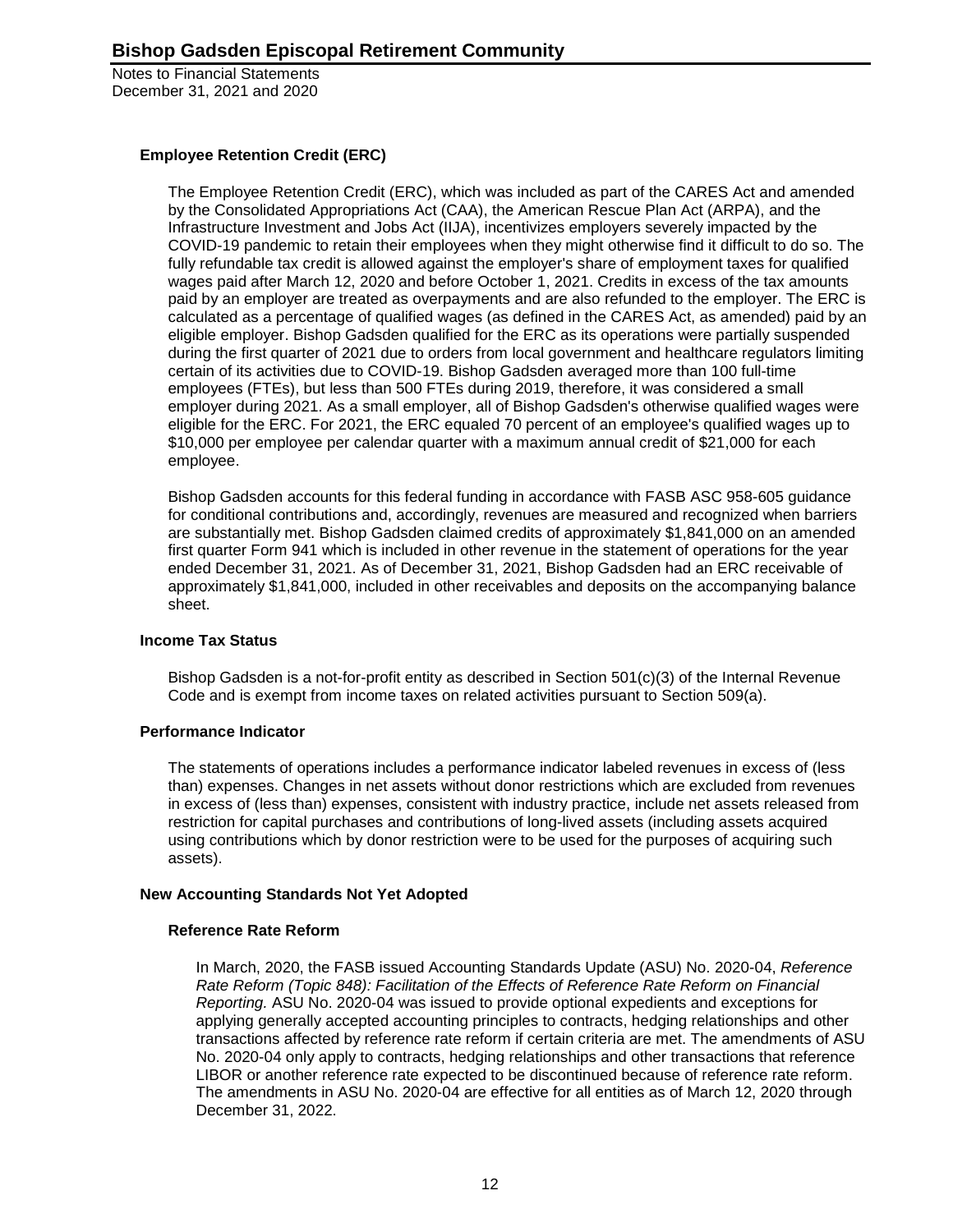#### **Presentation and Disclosures by Not-for-Profit Entities for Contributed Nonfinancial Assets**

During September 2020, the FASB issued ASU No. 2020-07, *Presentation and Disclosures by Not-for-Profit Entities for Contributed Nonfinancial Assets*. ASU No. 2020-07 improves financial reporting by providing new presentation and disclosure requirements about contributed nonfinancial assets, including additional disclosure requirements for recognized contributed services. The standard will be required to be applied retrospectively for annual periods beginning after June 15, 2021. Bishop Gadsden is currently assessing the effect that ASU No. 2020-07 will have on its results of operations, financial position and cash flows.

#### **Subsequent Events**

Bishop Gadsden has evaluated subsequent events through April 20, 2022, which is the date the financial statements were issued.

#### **3. Resident Service Revenue**

Bishop Gadsden disaggregates revenue from contracts with customers by type of service and payor source as this depicts the nature, amount, timing and uncertainty of its revenue and cash flows as affected by economic factors.

| Resident service revenue consist of the following for the years ended December 31, 2021 and 2020: |
|---------------------------------------------------------------------------------------------------|
|---------------------------------------------------------------------------------------------------|

|                      |                                  |                           |                       | 2021 |                    |                                          |                             |
|----------------------|----------------------------------|---------------------------|-----------------------|------|--------------------|------------------------------------------|-----------------------------|
|                      | <b>Skilled</b><br>Nursing        | <b>Assisted</b><br>Living | Independent<br>Living |      | Homecare<br>Agency | <b>Other Resident</b><br><b>Services</b> | <b>Total</b>                |
| Self-pay<br>Medicare | \$<br>4.003.480<br>815,087       | \$<br>6,752,661           | \$<br>18,148,355      | \$   | 947.349            | \$<br>588.431                            | \$<br>30,440,276<br>815,087 |
| Total                | 4,818,567                        | \$<br>6,752,661           | \$<br>18,148,355      | S    | 947,349            | \$<br>588,431                            | \$<br>31,255,363            |
|                      |                                  |                           |                       | 2020 |                    |                                          |                             |
|                      | <b>Skilled</b><br><b>Nursing</b> | <b>Assisted</b><br>Living | Independent<br>Living |      | Homecare<br>Agency | <b>Other Resident</b><br><b>Services</b> | Total                       |
| Self-pay<br>Medicare | \$<br>3,652,790<br>625.302       | \$<br>6,282,795           | \$<br>17,597,243      | \$   | 667,015            | \$<br>210,430                            | \$<br>28,410,273<br>625.302 |
| Total                | 4,278,092                        | \$<br>6,282,795           | \$<br>17,597,243      |      | 667,015            | 210,430                                  | \$<br>29,035,575            |

Payment terms and conditions for Bishop Gadsden's resident contracts vary by contract type and payor source, although terms generally include payment to be made within 30 days. Net resident service fee revenues for recurring and routine monthly services are generally billed monthly in advance. Net resident service fee revenues for ancillary services are generally billed monthly in arrears. Additionally, nonrefundable entrance fees are generally billed and collected in advance of move-in. Revenues collected from residents in advance are recognized as deferred revenue from entrance fees until the performance obligations are satisfied and are included in deferred revenues from entrance fees in the accompanying balance sheets. In 2021 and 2020, Bishop Gadsden recognized approximately \$8,197,000 and \$6,316,000, respectively, of revenue that was included in the deferred revenue from entrance fees balance as of January 1, 2021 and 2020. Bishop Gadsden applies the practical expedient in ASC 606 and therefore does not disclose amounts for remaining performance obligations that have original expected durations of one year or less.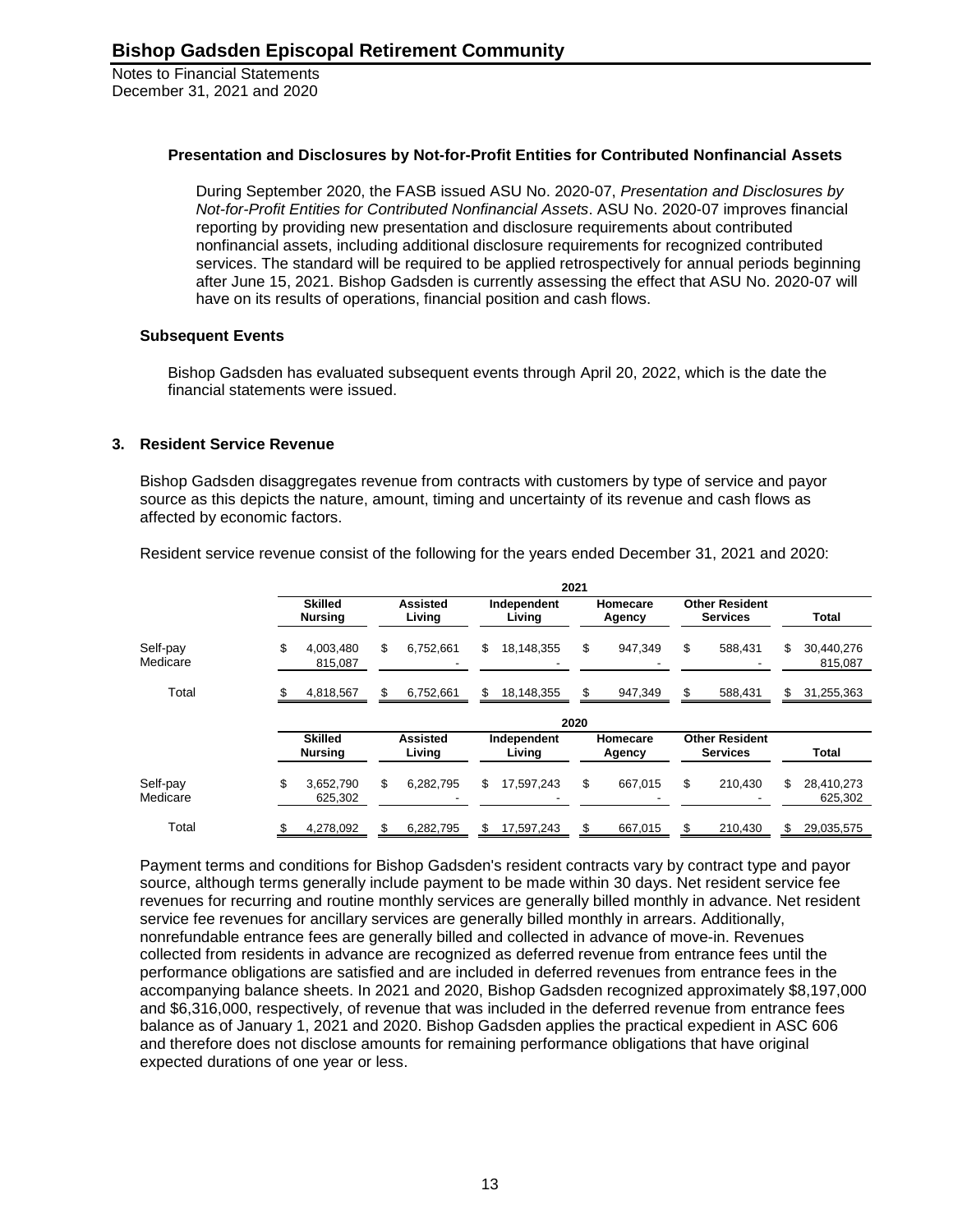> Bishop Gadsden receives revenue for services under a third-party payor program, Medicare. Settlements with Medicare for retroactive adjustments due to audits, reviews or investigations are included in the determination of the estimated transaction price for providing services. Bishop Gadsden estimates the transaction price based on the terms of the contract and a correspondence with the Medicare and historical payment trends and retroactive adjustments are recognized in future periods as final settlements are determined.

> As described above, the Medicare Part A rates are based on clinical, diagnostic and other factors. The determination of these rates is partially based on Bishop Gadsden's clinical assessment of its residents. Bishop Gadsden is required to clinically assess its residents at predetermined time periods throughout the year. Therapy services provided to Medicare Part B beneficiaries are paid at the letter of a published fee schedule or actual charges. The documented assessments are subject to review and adjustment by the Medicare program.

#### **4. Fair Value Measurements, Investments, Assets Whose Use is Limited and Other Financial Instruments**

For financial instruments required to be measured at fair value on a recurring basis, fair value is defined as the price that would be received to sell an asset or paid to transfer a liability in an orderly transaction between market participants at the measurement date. Fair value is measured using a hierarchy prioritizing the inputs used in determining valuations into three levels. The level within the fair value hierarchy is based on the lowest level input that is significant to the fair value measurement.

The levels of the fair value hierarchy are as follows:

Level 1 - Unadjusted quoted prices in active markets that are accessible to Bishop Gadsden for identical instruments.

Level 2 - Significant inputs, other than Level 1 inputs that are observable either directly or indirectly for substantially the full term of the instruments through corroboration with observable market data.

Level 3 - Significant unobservable inputs.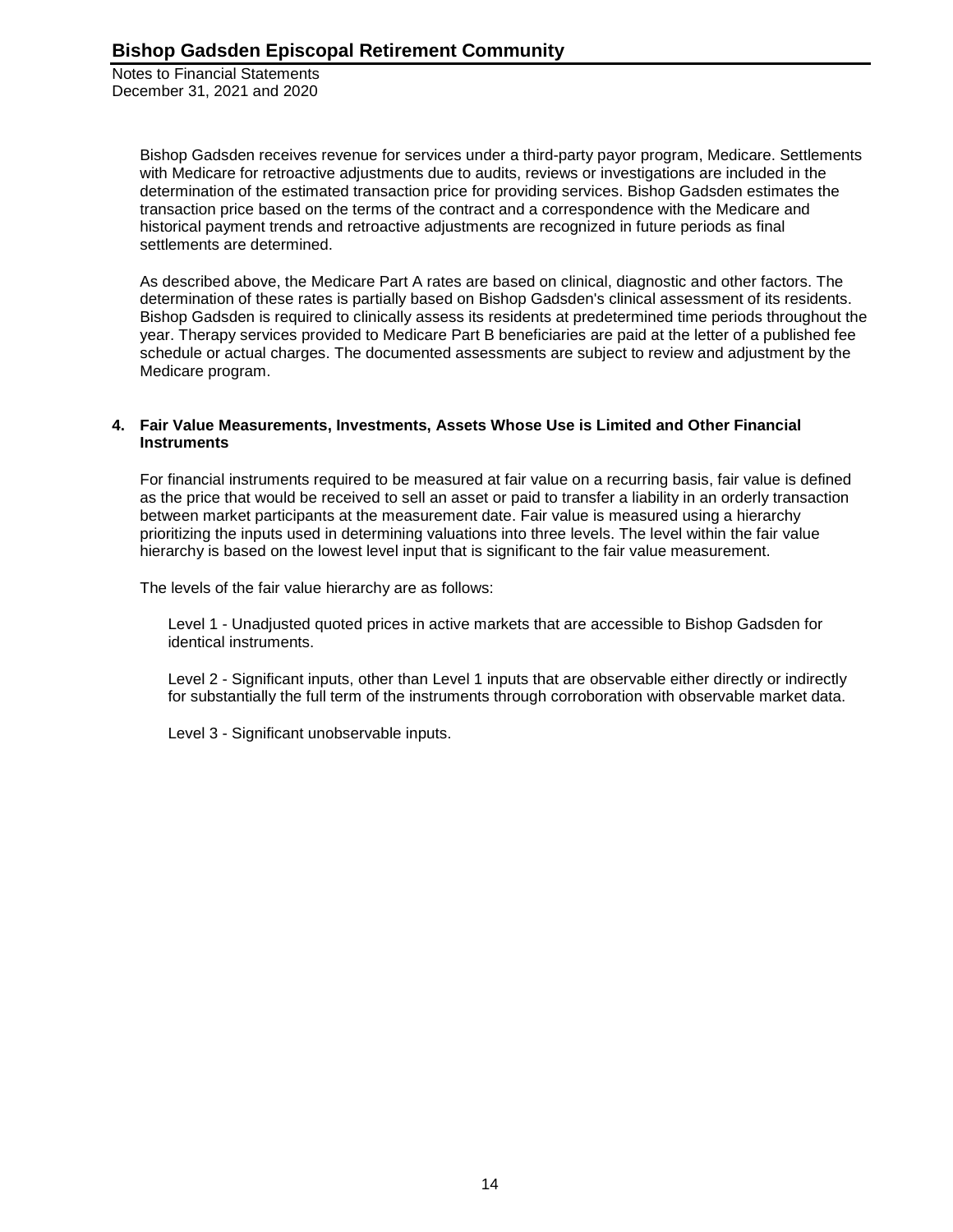> The following table presents the fair value hierarchy for the balances of the assets and liabilities of Bishop Gadsden reported at fair value on a recurring basis as of December 31:

|                                                                                                                                                          |                                              | 2021                                         |                    |
|----------------------------------------------------------------------------------------------------------------------------------------------------------|----------------------------------------------|----------------------------------------------|--------------------|
|                                                                                                                                                          | <b>Total</b>                                 | Level 1                                      | Level <sub>2</sub> |
| Reported at fair value:<br>Investments and assets whose use<br>is limited:<br>Mutual funds:<br>Equity funds<br>Fixed income funds<br>International funds | \$<br>41,338,206<br>30,921,499<br>115,644    | \$<br>41,338,206<br>30,921,499<br>115,644    | \$                 |
| Total investments and assets<br>whose use is limited measured at<br>fair value                                                                           | \$<br>72,375,349                             | \$<br>72,375,349                             | \$                 |
| Derivative financial instrument                                                                                                                          | \$<br>(716, 237)                             | \$                                           | \$<br>(716, 237)   |
|                                                                                                                                                          |                                              | 2020                                         |                    |
|                                                                                                                                                          | <b>Total</b>                                 | Level 1                                      | Level <sub>2</sub> |
| Reported at fair value:<br>Investments and assets whose use<br>is limited:<br>Mutual funds:<br>Equity funds<br>Fixed income funds<br>International funds | \$<br>23,354,076<br>18,865,841<br>21,871,672 | \$<br>23,354,076<br>18,865,841<br>21,871,672 | \$                 |
| Total investments and assets<br>whose use is limited measured at<br>fair value                                                                           | 64,091,589                                   | \$<br>64,091,589                             | \$                 |
| Derivative financial instrument                                                                                                                          | \$<br>(2,627,094)                            | \$                                           | \$<br>(2,627,094)  |

The following provides a reconciliation of the amounts included in fair value hierarchy to the amounts reported in the accompanying balance sheets at December 31:

|                                                                                                                 | 2021                    | 2020                     |  |  |
|-----------------------------------------------------------------------------------------------------------------|-------------------------|--------------------------|--|--|
| Assets whose use is limited, net and investments:<br>Cash and cash equivalents<br>Assets measured at fair value | 8.625.443<br>72,375,349 | 22,876,629<br>64,091,589 |  |  |
|                                                                                                                 | 81,000,792              | 86,968,218               |  |  |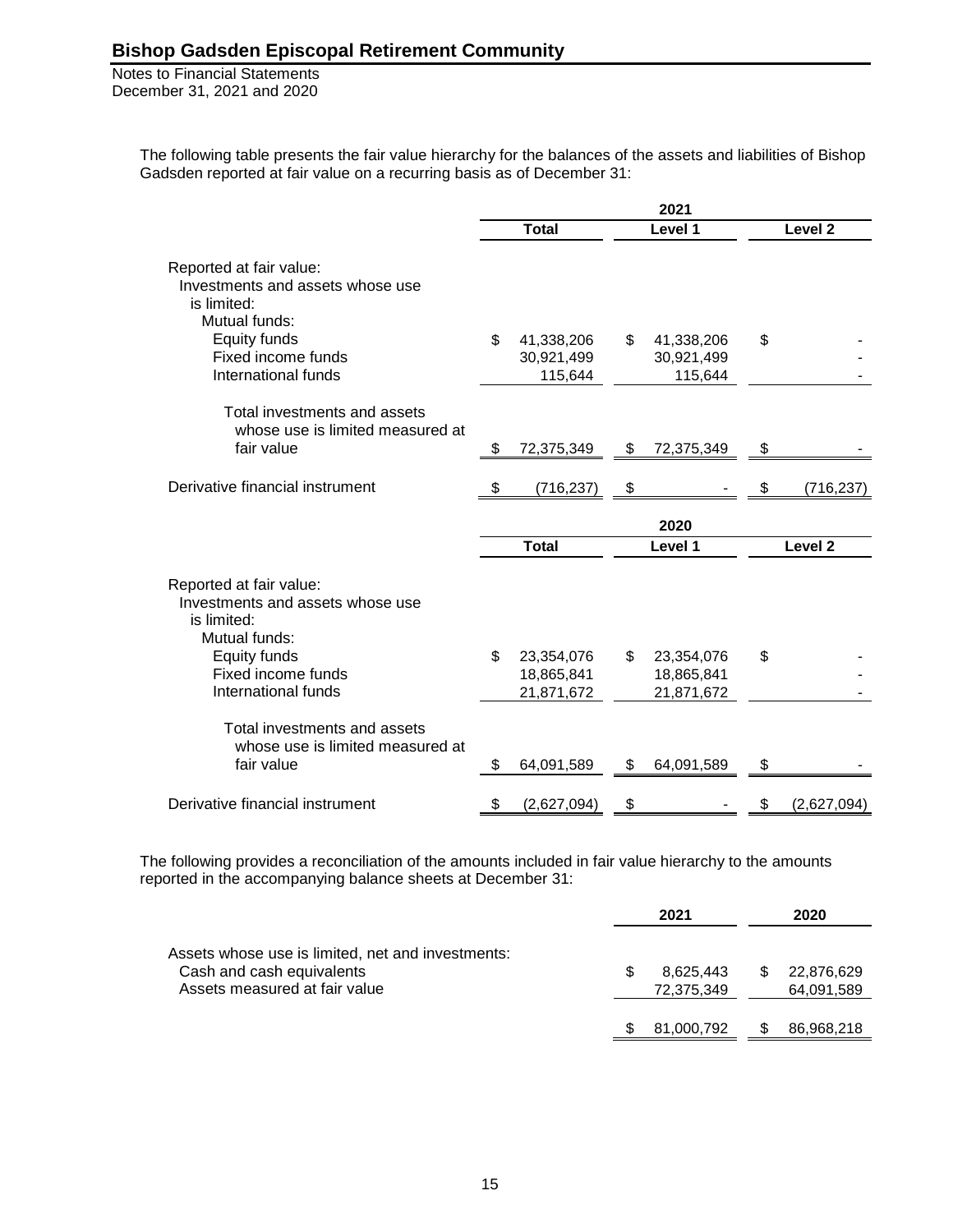#### **Valuation Methodologies**

Mutual funds are valued at closing price reported in active markets for the same or similar securities.

The fair value of the interest rate swap takes into consideration the prevailing interest rate environment and the specific terms and conditions of the interest rate swaps and considers the credit risk of Bishop Gadsden. The method used to determine the fair value calculates the estimated future payments required by the interest rate swap and discounts these payments using an appropriate discount rate. The value represents the estimated exit price Bishop Gadsden would pay or be paid to terminate the interest rate swap agreement.

#### **5. Liquidity and Availability of Resources**

The following table reflects Bishop Gadsden's financial assets available for general expenditure within one year of the balance sheets date. Financial assets are considered unavailable when illiquid or not convertible to cash within one year. Unavailable financial assets consist of: (a) assets whose use is limited by board designations, regulatory bodies, under trust indenture and other agreements; and (b) donor purpose-restricted funds and permanent endowments.

|                                | 2021 |            |   | 2020       |  |  |
|--------------------------------|------|------------|---|------------|--|--|
| Financial assets:              |      |            |   |            |  |  |
| Cash                           | S    | 9,415,475  | S | 11,514,639 |  |  |
| Resident receivable, net       |      | 328,792    |   | 339,652    |  |  |
| Other receivables and deposits |      | 1,896,883  |   | 90,495     |  |  |
| Investments                    |      | 51,549,700 |   | 46,881,244 |  |  |
|                                |      |            |   |            |  |  |
| Total                          |      | 63,190,850 |   | 58,826,030 |  |  |

As part of Bishop Gadsden's liquidity management, it has a policy to structure its financial assets to be available as its general expenditures, liabilities and other obligations come due. Bishop Gadsden invests cash in excess of daily requirements in short-term investments. Certain of the donor purpose restricted funds may be utilized as the restrictions are satisfied.

Additionally, Bishop Gadsden maintains a \$1,500,000 line of credit, which was increased to \$5,000,000 in February 2022 as discussed in more detail in Note 7.

# **6. Property and Equipment**

Major classifications of property and equipment are summarized below as of December 31:

|                                                                                                                                            | 2021                                                                   | 2020                                                                   |
|--------------------------------------------------------------------------------------------------------------------------------------------|------------------------------------------------------------------------|------------------------------------------------------------------------|
| Land and land improvements<br>Building and building improvements<br>Furniture and equipment<br><b>Vehicles</b><br>Construction in progress | \$<br>17,414,471<br>156,906,745<br>23,297,790<br>989,561<br>80,521,740 | \$<br>16,994,531<br>156,149,447<br>20,393,679<br>806,719<br>30,935,623 |
|                                                                                                                                            | 279,130,307                                                            | 225,279,999                                                            |
| Less accumulated depreciation                                                                                                              | (79,189,922)                                                           | (72,209,544)                                                           |
| Total                                                                                                                                      | 199,940,385                                                            | 153,070,455                                                            |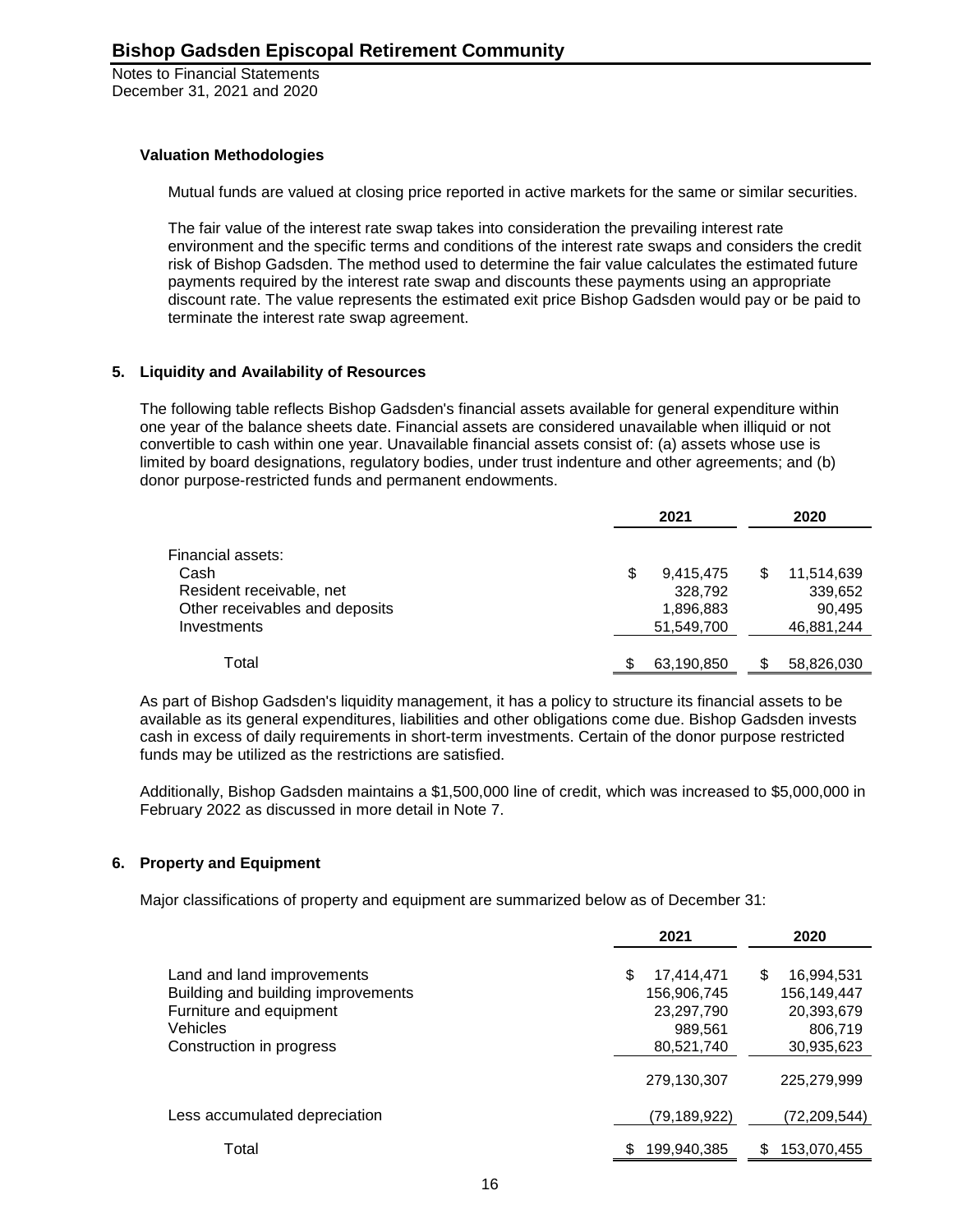> Construction in progress at December 31, 2021 includes development related to a new healthcare facility and assisted living renovations. A construction contract exists for the new healthcare facility in the amount of approximately \$60,600,000, of which approximately \$56,000,000 was included in construction in progress as of December 31, 2021. Additionally, a construction contract exists for the assisted living renovations in the amount of approximately \$11,107,000 of which approximately \$8,422,000 was included in construction in progress as of December 31, 2021. Approximately \$27,295,000 and \$1,902,000 included in construction in progress as of December 31, 2020 related to the new healthcare facility and assisted living renovations, respectively.

# **7. Line of Credit**

Bishop Gadsden has an unsecured \$1,500,000 revolving line of credit with Truist Bank with no set expiration. Borrowings under the line of credit bear interest at one-month LIBOR plus 1.50 percent (1.60 percent and 1.64 percent as of December 31, 2021 and 2020, respectively). Interest is due and payable on a monthly basis. There were no borrowings on the line of credit as of December 31, 2021 or 2020. The line of credit agreement was increased to \$5,000,000 in February of 2022.

# **8. Long-Term Debt**

Long-term debt, net consists of the following as of December 31:

|                                                                                             | 2021             | 2020             |
|---------------------------------------------------------------------------------------------|------------------|------------------|
| South Carolina Jobs - Economic Development Authority<br>Revenue Bonds Series 2019A          | \$<br>50,555,000 | \$<br>50,555,000 |
| South Carolina Jobs - Economic Development Authority<br>Revenue Bonds Series 2019B          | 31,400,973       |                  |
| South Carolina Jobs - Economic Development Authority<br>Refunding Revenue Bonds Series 2017 | 7,563,692        | 8,719,608        |
| South Carolina Jobs - Economic Development Authority<br>Refunding Revenue Bonds Series 2016 | 6,503,708        | 7,534,632        |
| South Carolina Jobs - Economic Development Authority<br>Revenue Bonds Series 2014           | 20,352,830       | 21,935,397       |
| Paycheck Protection Program                                                                 |                  | 2,368,048        |
| Total                                                                                       | 116,376,203      | 91,112,685       |
| Plus bond premium, net                                                                      | 5,191,362        | 5,308,926        |
| Less unamortized debt issuance costs                                                        | (1,887,302)      | (1,698,509)      |
|                                                                                             | 119,680,263      | 94,723,102       |
| Less current portion                                                                        | (3,863,122)      | (3,767,457)      |
| Total                                                                                       | 115,817,141      | 90,955,645<br>\$ |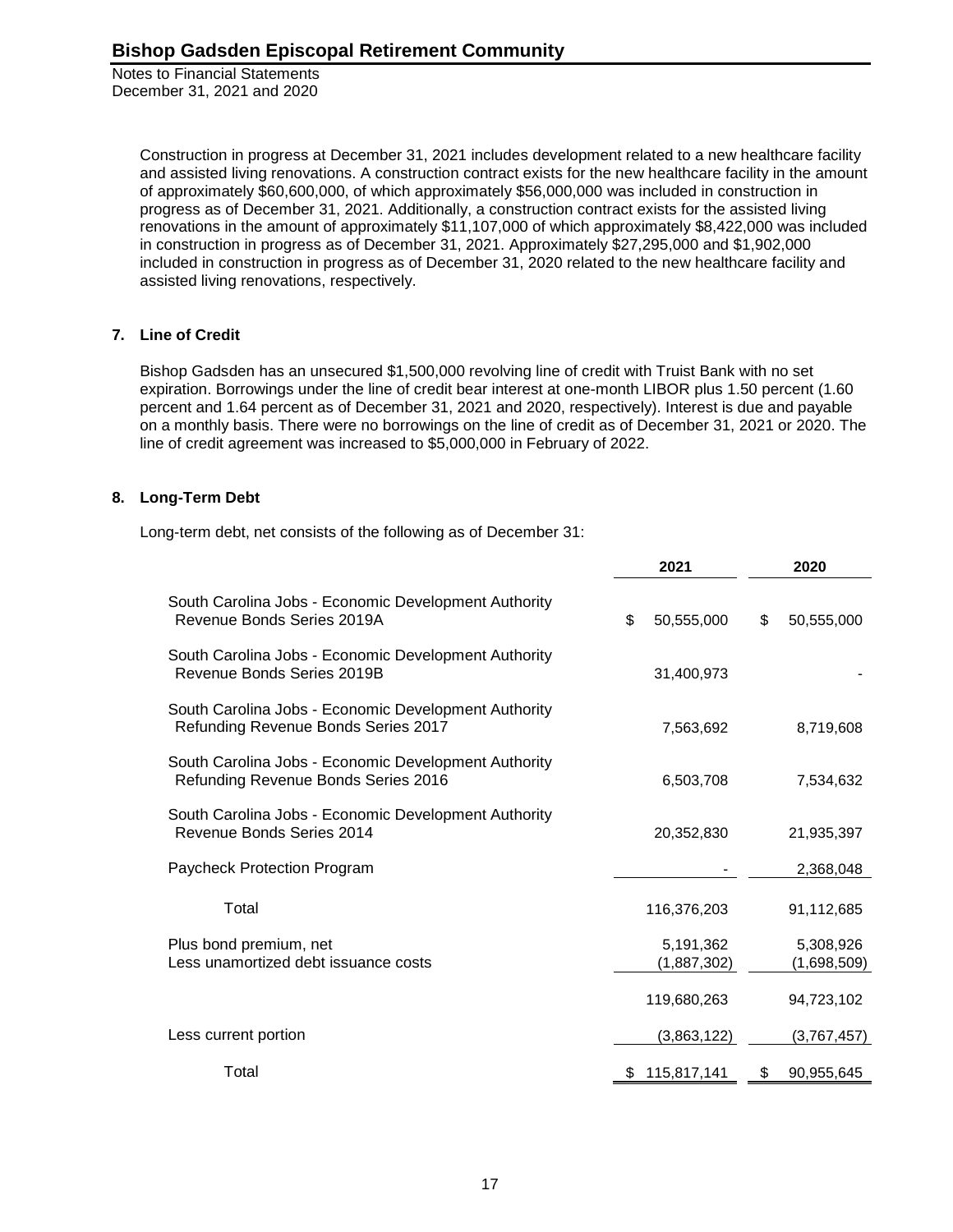> In December 2019, the South Carolina Jobs-Economic Development Authority (the Authority) issued, at a premium, \$50,555,000 of tax-exempt bonds, Series 2019A, on behalf of Bishop Gadsden at a fixed interest rate ranging from 4.00 percent to 5.00 percent. Interest on the Series 2019A Bonds is payable semi-annually beginning April 1, 2020. Principal payments on the Series 2019A Bonds are to be paid annually beginning on April 1, 2028 with a final maturity on April 1, 2054. The bond premiums are being amortized over the life of the 2019A Bonds using the effective interest method.

> In addition, in December 2019, the Authority issued tax-exempt, direct purchase bank revenue bonds, Series 2019B, to be advanced on a drawdown basis, which is not to exceed \$50,000,000. Interest is payable monthly on the drawn portion of the Series 2019B Bonds at a variable rate based on one-month LIBOR plus 70 basis points (0.80 percent as of December 31, 2021). Principal payments on the Series 2019B Bonds are to be paid annually beginning on April 1, 2028 with a final maturity on April 1, 2046. The first drawdown occurred in June 30, 2021. As of December 31, 2021, the drawdown on the Series 2019B is in the amount of \$31,400,973.

Proceeds from the Series 2019A and Series 2019B Bonds were deposited into a project fund, which will be used to pay construction costs associated with the repositioning project; used to fund various debt service reserve, interest and liquidity accounts, as required by the bond documents; and used to fund a transactions costs associated with the issuance of the Series 2019 Bonds. The amount of interest capitalized was approximately \$2,081,000 and \$2,403,000 in 2021 and 2020, respectively.

On April 1, 2017, Bishop Gadsden issued a note to evidence its obligation to the Authority arising from the loan to Bishop Gadsden of the proceeds of the Economic Development Revenue Refunding Bonds (Bishop Gadsden Episcopal Retirement Community) Series 2017 (the Series 2017 Bonds) in the amount of \$12,015,486. The Series 2017 Bonds are payable in annual installments ranging from \$1,184,630 in April 2022 to \$1,339,247 in April 2027. Interest is payable semi-annually at an annual rate of 2.98 percent.

On July 1, 2016, Bishop Gadsden issued a note to evidence its obligation to the Authority arising from the loan to Bishop Gadsden of the proceeds of the Economic Development Refunding Revenue Bonds (Bishop Gadsden Episcopal Retirement Community) Series 2016 (the Series 2016 Bonds) in the amount of \$11,162,500. The Series 2016 Bonds are payable in annual installments ranging from \$1,046,867 in April 2022 to \$1,120,744 in April 2027. Interest is payable semi-annually at an annual rate of 2.34 percent.

On May 7, 2014, Bishop Gadsden issued a note to evidence its obligation to the Authority arising from the loan to Bishop Gadsden of the proceeds of the Economic Development Revenue Bonds (Bishop Gadsden Episcopal Retirement Community) Series 2014A (the Series 2014A Bonds) in the amount of \$27,100,000, Series 2014B (the Series 2014B Bonds) in the amount of \$16,051,346 and Series 2014C (the Series 2014C Bonds) in the amount of \$13,411,863, (collectively, the Series 2014 Bonds). The Series 2014A Bonds were repaid in full during 2016 with proceeds from initial entrance fee contracts related to the Quay project. The Series 2014B Bonds are payable in annual installments ranging from \$568,175 in April 2022 to \$959,802 in April 2039. Interest is payable semi-annually at an annual rate of 3.09 percent. The Series 2014C Bonds are payable in annual installments ranging from \$1,063,450 in April 2022 to \$1,237,745 in April 2027. Interest is payable semi-annually at an annual rate of 3.04 percent.

The Bonds are secured by a first mortgage lien on and security interest in Bishop Gadsden's property and equipment and a security interest in Bishop Gadsden's gross revenues, as defined in the applicable agreements.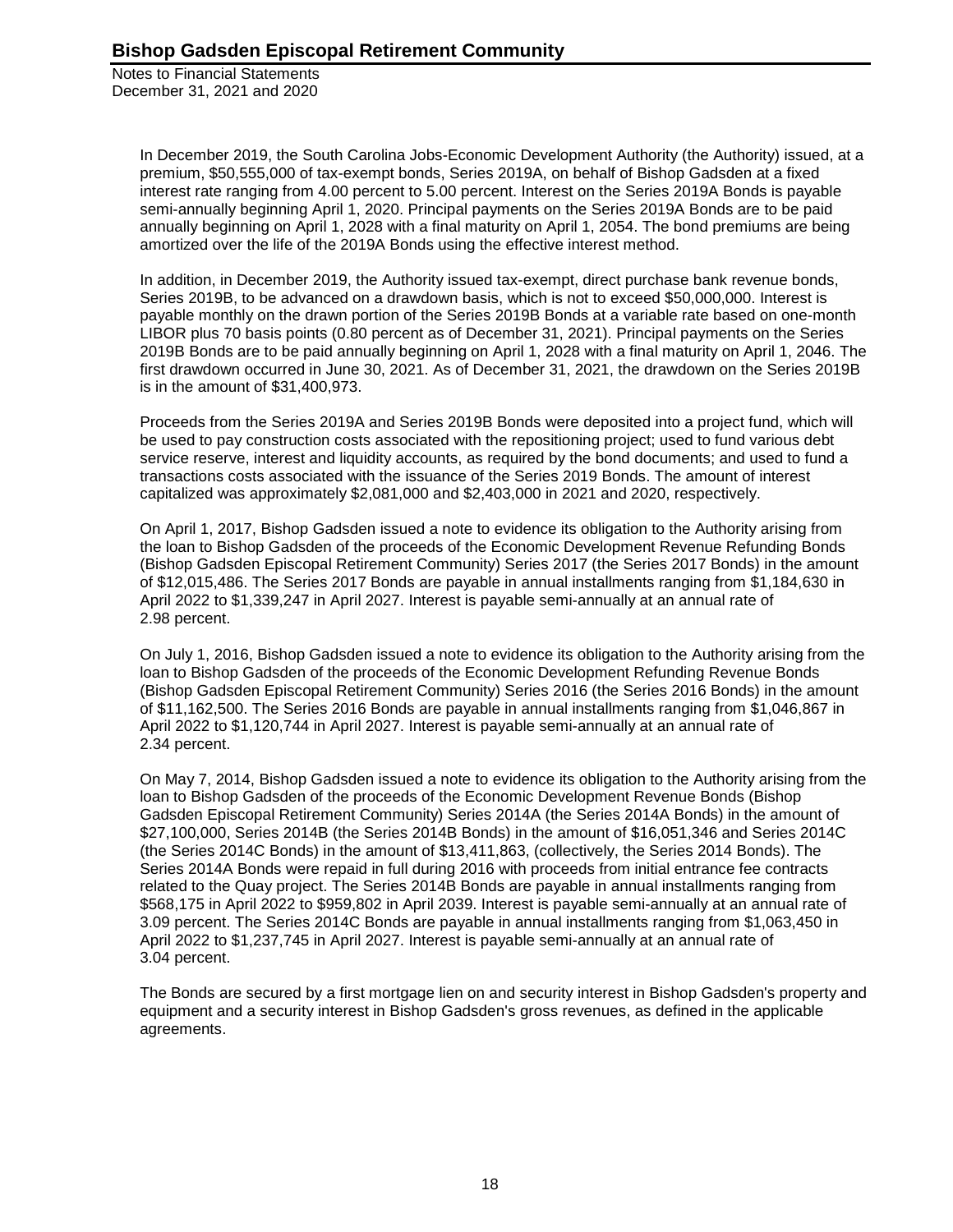#### **Paycheck Protection Program**

On April 23, 2020, Bishop Gadsden received loan proceeds in the amount of \$2,368,048 under the Paycheck Protection Program (PPP) which was established as part of the CARES Act and is administered through the Small Business Administration (SBA). The PPP provides loans to qualifying businesses in amounts up to 2.5 times their average monthly payroll expenses and was designed to provide a direct financial incentive for qualifying businesses to keep their workforce employed during the Coronavirus crisis. PPP loans are uncollateralized and guaranteed by the SBA and are forgivable after a "covered period" (eight or twenty-four weeks) as long as the borrower maintains its payroll levels and uses the loan proceeds for eligible expenses, including payroll, benefits, mortgage interest, rent, and utilities. The forgiveness amount will be reduced if the borrower terminates employees or reduces salaries and wages more than 25 percent during the covered period. Any unforgiven portion is payable over 2 years at an interest rate of 1 percent with payments deferred until the SBA remits the borrower's loan forgiveness amount to the lender, or, if the borrower does not apply for forgiveness, ten months after the end of the covered period.

Bishop Gadsden met the PPP's loan forgiveness requirements, and therefore, applied for forgiveness during January of 2021. Legal release was received during June of 2021, therefore, Bishop Gadsden recorded forgiveness income of \$2,368,048 within its statement of operations for the year ended December 31, 2021.

The SBA reserves the right to audit any PPP loan, regardless of size. These audits may occur after forgiveness has been granted. In accordance with the CARES Act, all borrowers are required to maintain their PPP loan documentation for six years after the PPP loan was forgiven or repaid in full and to provide that documentation to the SBA upon request.

Interest expense as reported on the accompanying statements of operations includes approximately \$79,000 and \$80,000 related to deferred financing costs for the years ended December 31, 2021 and 2020, respectively.

Scheduled principal repayments on bonds payable for the next five years and thereafter in the aggregate as of December 31, 2021, are as follows:

| Years ending December 31: |                 |
|---------------------------|-----------------|
| 2022                      | \$<br>3,863,122 |
| 2023                      | 3,954,373       |
| 2024                      | 4,049,256       |
| 2025                      | 4,158,910       |
| 2026                      | 4,521,980       |
| Thereafter                | 95,828,562      |
|                           |                 |
| Total                     | 116,376,203     |

Bishop Gadsden is subject to certain financial covenants relating to the bonds payable. The covenants consist of a minimum debt service coverage ratio and a minimum liquidity requirement.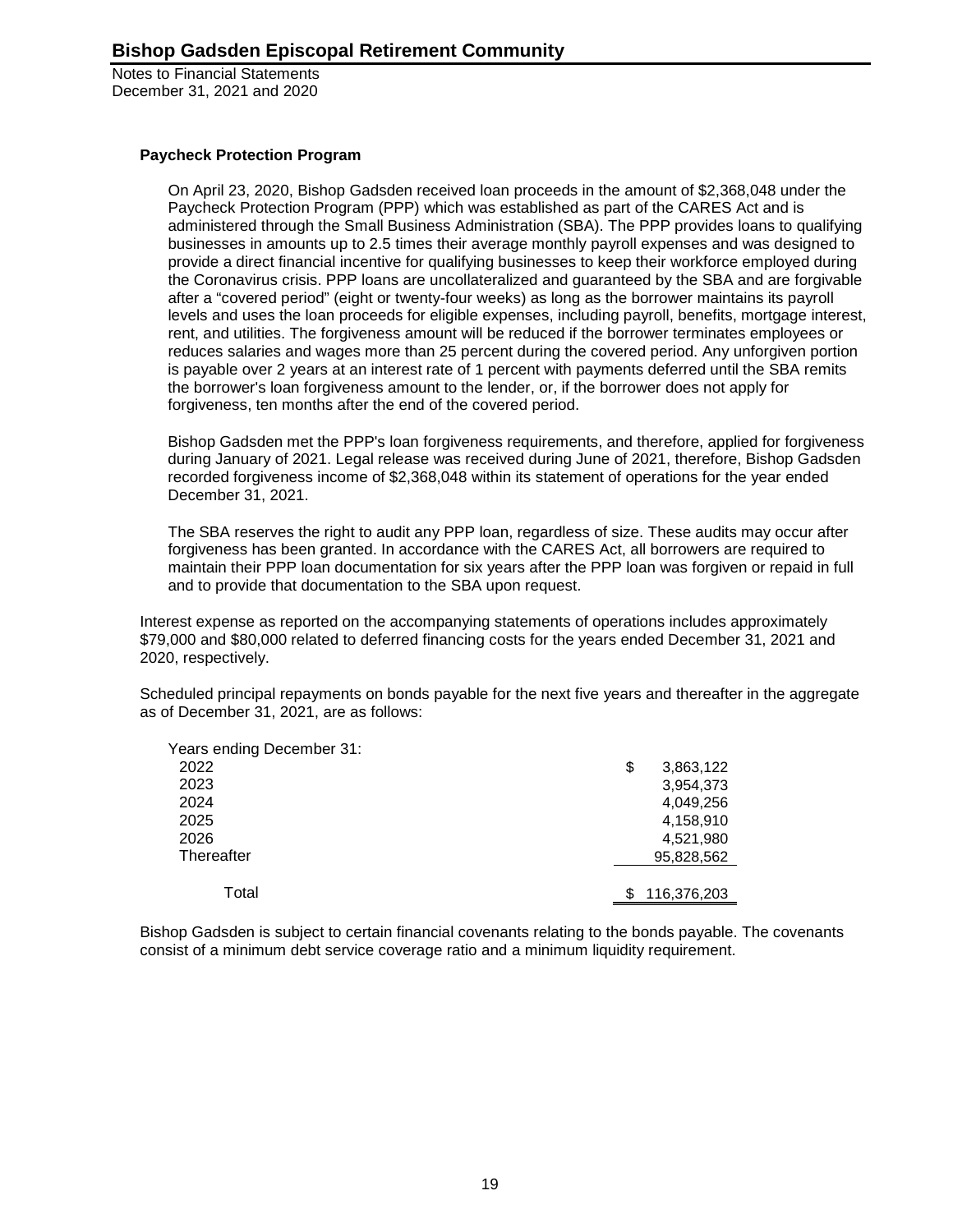#### **Interest Rate Swap Agreement**

In October 2019, Bishop Gadsden entered into an interest rate swap agreement on the 2019B Bonds which is scheduled to expire in October 2034. According to the terms of the swap agreement, if 81 percent of the USD-LIBOR Index (0.10 percent and 0.14 percent at December 31, 2021 and 2020, respectively) is less than the fixed rate of 2.11 percent, Bishop Gadsden must make a monthly payment to the counterparty to the agreement. Conversely, if 81 percent of the USD-LIBOR Index is more than the fixed rate, the counterparty to the swap agreement must make a monthly payment to Bishop Gadsden. The monthly payments are calculated by multiplying the notional amount (\$50,000,000 at December 31, 2020 and 2019) by the difference between 81 percent of the USD-LIBOR Index and the fixed rate.

The fair value of the swap agreement is estimated to be the amount Bishop Gadsden would receive or pay to terminate the swap agreement. This amount is classified as derivative financial instrument on the balance sheets.

Changes in the fair value of the derivative financial instrument is included in revenues in excess of (less than) expenses on the statements of operations since the agreement is not designated as a hedging instrument. The change in the fair value of the derivative financial instrument was \$1,910,857 in 2021 and (\$3,675,152) in 2020.

# **9. Net Assets With Donor Restrictions**

Net asset presentation on the balance sheets with expanded disclosure for the amount and purpose of restrictions is as follows:

|                                              |   | 2021                   | 2020 |                        |
|----------------------------------------------|---|------------------------|------|------------------------|
| Purpose restricted for:<br>Operations        | S | 10,324,977             |      | 8,519,135              |
| Capital projects<br>Restricted in perpetuity |   | 7,748,588<br>4,783,338 |      | 6,135,699<br>4,680,431 |
|                                              |   | 22,856,903             |      | 19,335,265             |

# **10. Endowment Funds**

*Interpretation of Relevant Law* - The state of South Carolina adopted the South Carolina Prudent Management of Institutional Funds Act (the Act) effective May 29, 2008. The Board of Trustees of Bishop Gadsden has interpreted the Act as requiring the preservation of the fair value of the original gift as of the gift date of the donor-restricted endowment funds absent explicit donor stipulations to the contrary. As a result of this interpretation, Bishop Gadsden classifies as net assets with donor restrictions (1) the original value of gifts donated to the endowment restricted in perpetuity and (2) the original value of subsequent gifts to the endowment restricted in perpetuity.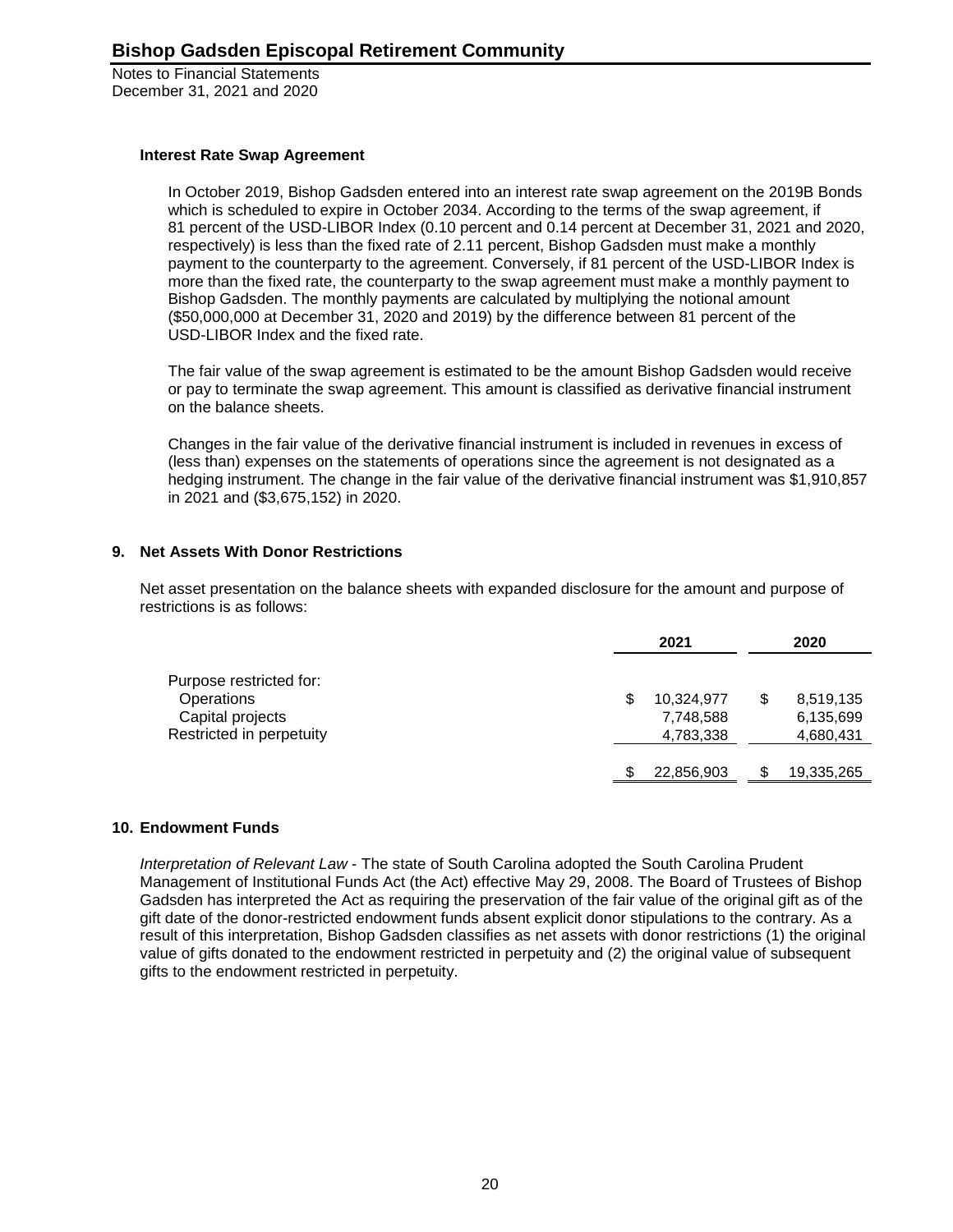> The remaining portion of the donor-restricted endowment fund that is not classified as restricted in perpetuity is classified as donor purpose restricted until those amounts are appropriated for expenditure by Bishop Gadsden in a manner consistent with the standard of prudence prescribed in the Act. In accordance with the Act, Bishop Gadsden considers the following factors in making a determination to appropriate or accumulate endowment funds with donor restrictions:

- The duration and preservation of the fund
- The purposes of Bishop Gadsden and the endowment fund with donor restrictions
- General economic conditions
- The possible effect of inflation and deflation
- The expected total return from income and the appreciation of investments
- Other resources of Bishop Gadsden
- The investment policy of Bishop Gadsden

The following is the reconciliation of endowment net assets as of and for the years ended December 31, 2021 and 2020:

|                                                                                                                                                         | <b>With Donor Restriction</b> |                                            |                                           |                      |       |                                                       |
|---------------------------------------------------------------------------------------------------------------------------------------------------------|-------------------------------|--------------------------------------------|-------------------------------------------|----------------------|-------|-------------------------------------------------------|
|                                                                                                                                                         |                               | <b>Purpose</b><br><b>Restricted</b>        | <b>Restricted in</b><br><b>Perpetuity</b> |                      | Total |                                                       |
| Endowed net assets, January 1, 2020<br>Investment income<br>Unrealized gains and losses on investments<br>Contributions<br>Releases from restrictions   | \$                            | 2,641,374<br>128.291<br>394,497<br>(7,500) | \$                                        | 4,719,345<br>38,914  | \$    | 7,360,719<br>128,291<br>394,497<br>38,914<br>(7,500)  |
| Endowed net assets, December 31, 2020<br>Investment income<br>Unrealized gains and losses on investments<br>Contributions<br>Releases from restrictions |                               | 2,126,086<br>177,650<br>236,702<br>(7,500) |                                           | 4,680,431<br>102,905 |       | 6,806,517<br>177,650<br>236,702<br>102,905<br>(7,500) |
| Endowed net assets, December 31, 2021                                                                                                                   | \$                            | 2,532,938                                  | \$                                        | 4,783,336            |       | 7,316,274                                             |

*Funds With Deficiencies* - It is Bishop Gadsden's policy to maintain the corpus amounts of each individual endowment fund with donor restrictions received. If the fair value of assets associated with individual donor-restricted endowment funds were to fall below the level that the donor or the Act requires, Bishop Gadsden is to maintain the corpus as a fund of perpetual duration, in accordance with U.S. GAAP. Deficiencies of this nature are reported in net assets without donor restrictions. There were no deficiencies as of December 31, 2021 and 2020.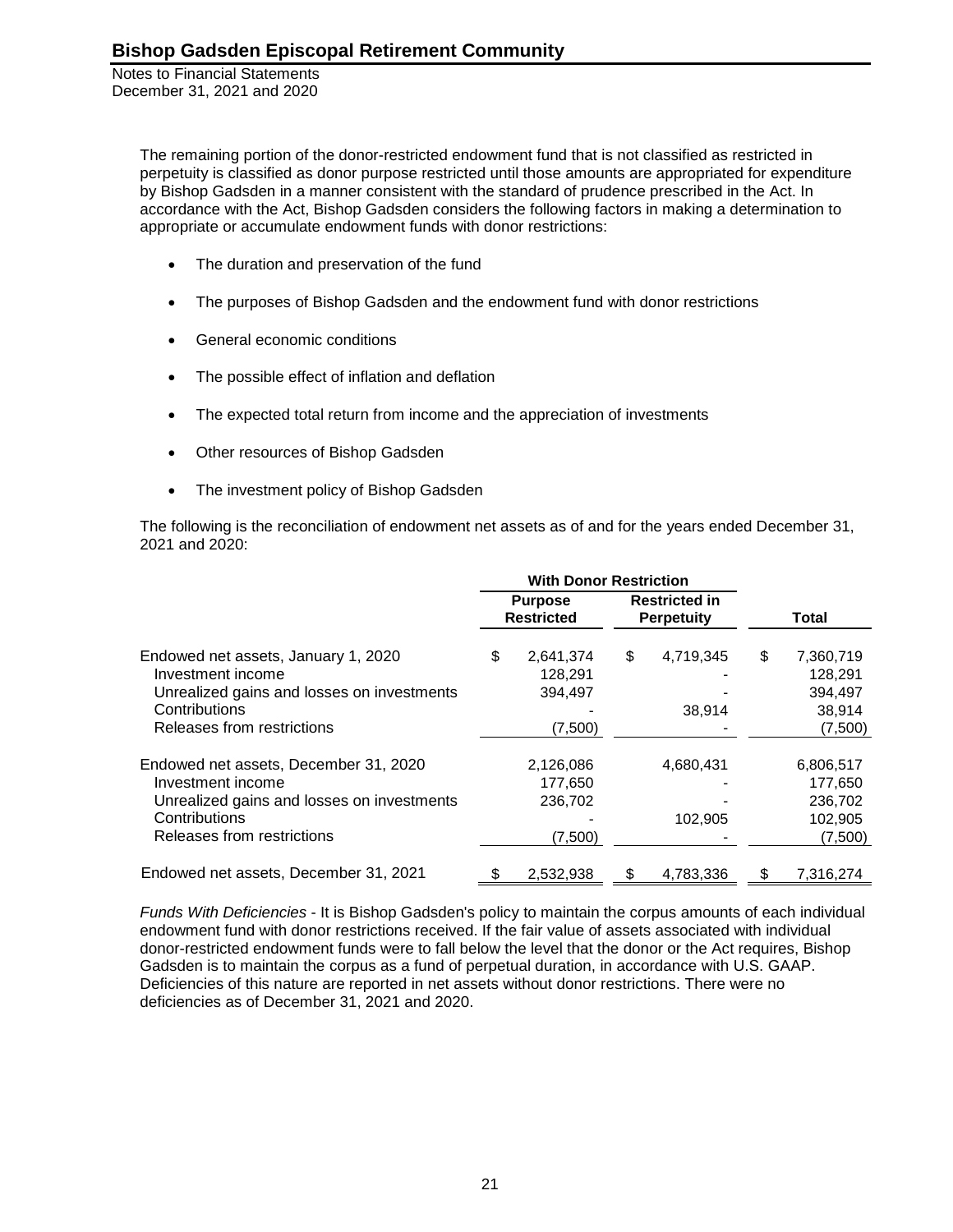> *Return Objectives and Risk Parameters* - Bishop Gadsden has adopted investment and spending policies for endowment assets that attempt to provide a predictable stream of funding to programs supported by its endowment. Endowment assets include those assets with donor restricted funds that Bishop Gadsden must hold in perpetuity or for a donor-specified period. Under this policy, as approved by the Board of Trustees, the endowment assets are invested in a manner that is intended to preserve and grow capital, strive for consistent absolute returns, preserve purchasing power by striving for long-term returns which either match or exceed the set payout, fees and inflation without putting the principal value at imprudent risk and diversify investments consistent with commonly accepted industry standard to minimize the risk of large losses.

*Strategies Employed for Achieving Objectives -* To satisfy its long-term rate-of-return objectives, Bishop Gadsden relies on a total return strategy in which investment returns are achieved through both capital appreciation (realized and unrealized) and current yield (interest and dividends). Management targets a diversified asset allocation that meets Bishop Gadsden's long-term rate-ofreturn objectives while avoiding undue risk from imprudent concentration in any single asset class or investment vehicle.

Spending Policy and How the Investment Objectives Relate to Spending Policy - Bishop Gadsden's spending policy is consistent with its objective of preservation of the fair value of the original gift of the endowment assets held in perpetuity as well as to provide additional real growth through new gifts and investment return.

# **11. Expenses by Both Nature and Function**

Bishop Gadsden's expenses for resident services (including residential services, dietary, housekeeping and laundry, social services and plant operations), general and administrative (including general and administrative, marketing and information technology) and fundraising are as follows for the years ended December 31, 2021 and 2020:

|                                             | 2021 |                                    |    |                                             |    |                    |    |            |  |
|---------------------------------------------|------|------------------------------------|----|---------------------------------------------|----|--------------------|----|------------|--|
|                                             |      | <b>Resident</b><br><b>Services</b> |    | <b>General and</b><br><b>Administrative</b> |    | <b>Fundraising</b> |    | Total      |  |
| Salaries and wages<br>Employee benefits and | \$   | 13,244,101                         | \$ | 3,715,623                                   | \$ | 126,630            | \$ | 17,086,354 |  |
| payroll taxes                               |      | 993,971                            |    | 1,923,549                                   |    | 10,060             |    | 2,927,580  |  |
| Supplies and other expenses                 |      | 2,338,536                          |    | 461,397                                     |    | 13,409             |    | 2,813,342  |  |
| Healthcare service                          |      |                                    |    | 473,591                                     |    |                    |    | 473,591    |  |
| Food                                        |      | 2,643,025                          |    | 114,043                                     |    | 7,876              |    | 2,764,944  |  |
| Repairs and maintenance                     |      | 2,637,405                          |    | 566,547                                     |    | 7,212              |    | 3,211,164  |  |
| Utilities                                   |      | 1,723,429                          |    |                                             |    |                    |    | 1,723,429  |  |
| Professional services                       |      | 741,131                            |    | 682,663                                     |    | 3,067              |    | 1,426,861  |  |
| Advertising and marketing                   |      |                                    |    | 256,705                                     |    | 20,827             |    | 277,532    |  |
| Insurance                                   |      |                                    |    | 1,083,929                                   |    |                    |    | 1,083,929  |  |
| Depreciation                                |      | 7,525,102                          |    | 338,968                                     |    |                    |    | 7,864,070  |  |
| Interest                                    |      | 1,476,123                          |    |                                             |    |                    |    | 1,476,123  |  |
| Total                                       | \$   | 33,322,823                         | \$ | 9,617,015                                   | \$ | 189,081            | \$ | 43,128,919 |  |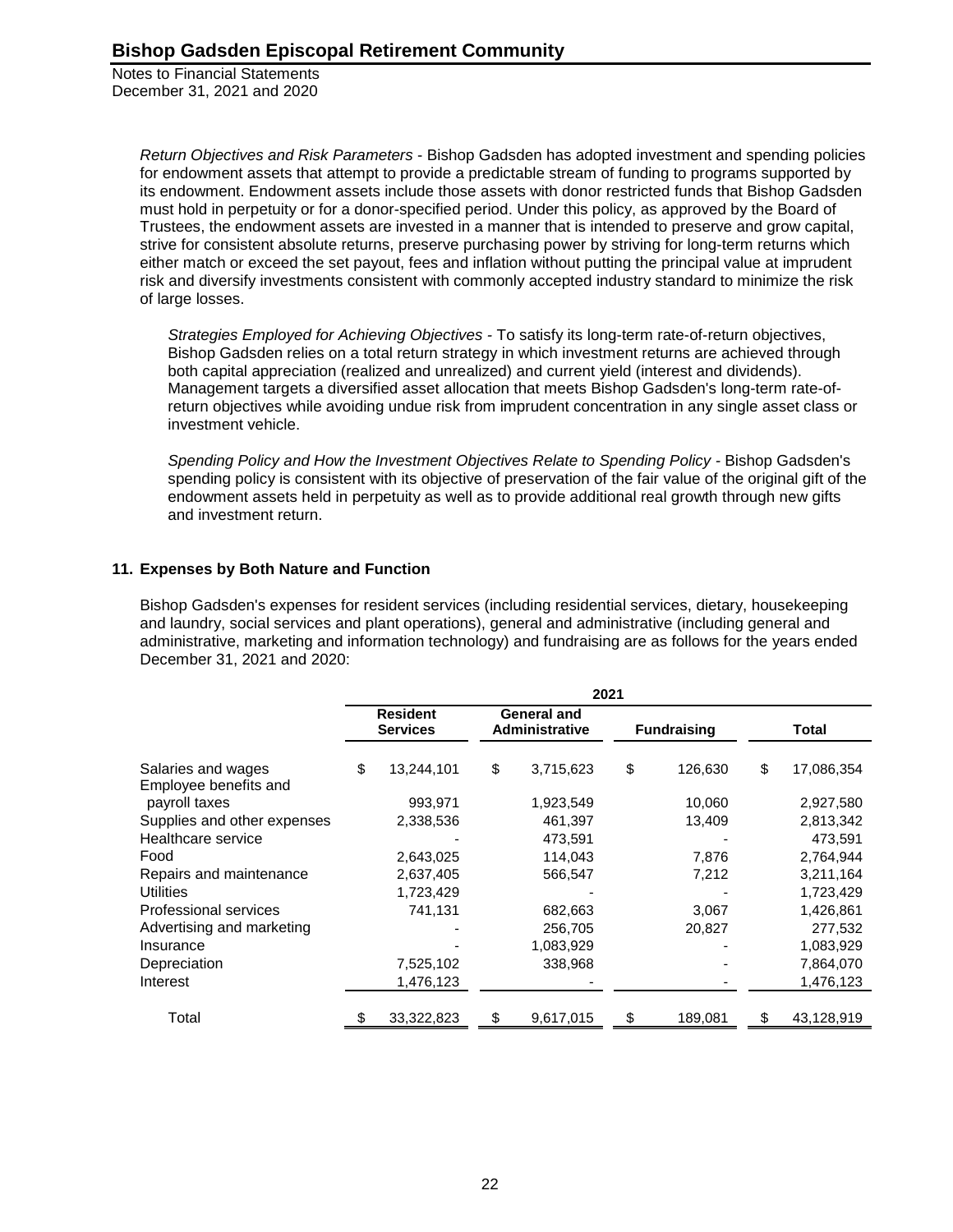Notes to Financial Statements December 31, 2021 and 2020

|                                             | 2020 |                                    |    |                                             |    |                    |    |              |  |
|---------------------------------------------|------|------------------------------------|----|---------------------------------------------|----|--------------------|----|--------------|--|
|                                             |      | <b>Resident</b><br><b>Services</b> |    | <b>General and</b><br><b>Administrative</b> |    | <b>Fundraising</b> |    | <b>Total</b> |  |
| Salaries and wages<br>Employee benefits and | \$   | 13,008,285                         | \$ | 3,640,662                                   | \$ | 151,967            | \$ | 16,800,914   |  |
| payroll taxes                               |      | 1,000,252                          |    | 1,860,082                                   |    | 18,169             |    | 2,878,503    |  |
| Supplies and other expenses                 |      | 1,822,699                          |    | 824,557                                     |    | 7,378              |    | 2,654,634    |  |
| Food                                        |      | 2,261,902                          |    | 72,446                                      |    | 5,175              |    | 2,339,523    |  |
| Repairs and maintenance                     |      | 2,675,200                          |    | 539,911                                     |    | 6,925              |    | 3,222,036    |  |
| <b>Utilities</b>                            |      | 1,587,852                          |    |                                             |    |                    |    | 1,587,852    |  |
| Professional services                       |      | 527,466                            |    | 485,409                                     |    | 3,893              |    | 1,016,768    |  |
| Advertising and marketing                   |      |                                    |    | 212,900                                     |    | 8,316              |    | 221,216      |  |
| Insurance                                   |      |                                    |    | 956,719                                     |    |                    |    | 956,719      |  |
| Depreciation                                |      | 7,250,113                          |    | 328,290                                     |    |                    |    | 7,578,403    |  |
| Interest                                    |      | 1,466,651                          |    |                                             |    |                    |    | 1,466,651    |  |
| Total                                       |      | 31,600,420                         | \$ | 8,920,976                                   | \$ | 201,823            | S  | 40,723,219   |  |

#### **12. Retirement Plans**

#### **Pension**

Bishop Gadsden has a qualified defined contribution retirement plan in which employees are eligible after completing 6 months of eligible service and upon reaching age 18. The Plan excludes leased employees, nonresident aliens and employees covered by a collective bargaining agreement, if any. Employees are eligible for a safe harbor contribution equal to 100 percent of employee deferrals up to 2 percent of compensation plus an additional 50 percent safe harbor matching contribution of employee deferrals in excess of 2 percent of compensation not to exceed a maximum matching contribution of 4 percent of compensation. At Bishop Gadsden's discretion it may make a profit sharing contribution. No profit sharing contribution was made for the years ended December 31, 2021 and 2020. Bishop Gadsden contributions to the plan are approximately \$424,000 and \$506,000 for the years ended December 31, 2021 and 2020, respectively.

# **457(b) Plan**

Bishop Gadsden has a 457(b) retirement plan eligible for select employees. Contributions of up to the maximum amount of \$19,500 per recipient are made on behalf of the select employees. Bishop Gadsden made contributions to the plan of approximately \$39,000 for both the years ended December 31, 2021 and 2020.

# **13. Commitments and Contingencies**

Bishop Gadsden is subject to legal proceedings and claims which arise in the ordinary course of business. Bishop Gadsden maintains liability insurance coverage for claims made during the policy year. Under a claims-made policy, determination of coverage is triggered by the date the insured first becomes aware and notifies the insurer of a claim or potential claim. In management's opinion, adequate provision has been made for amounts expected to be paid under the policy's deductible limits for unasserted claims not covered by the policy and any other uninsured liability.